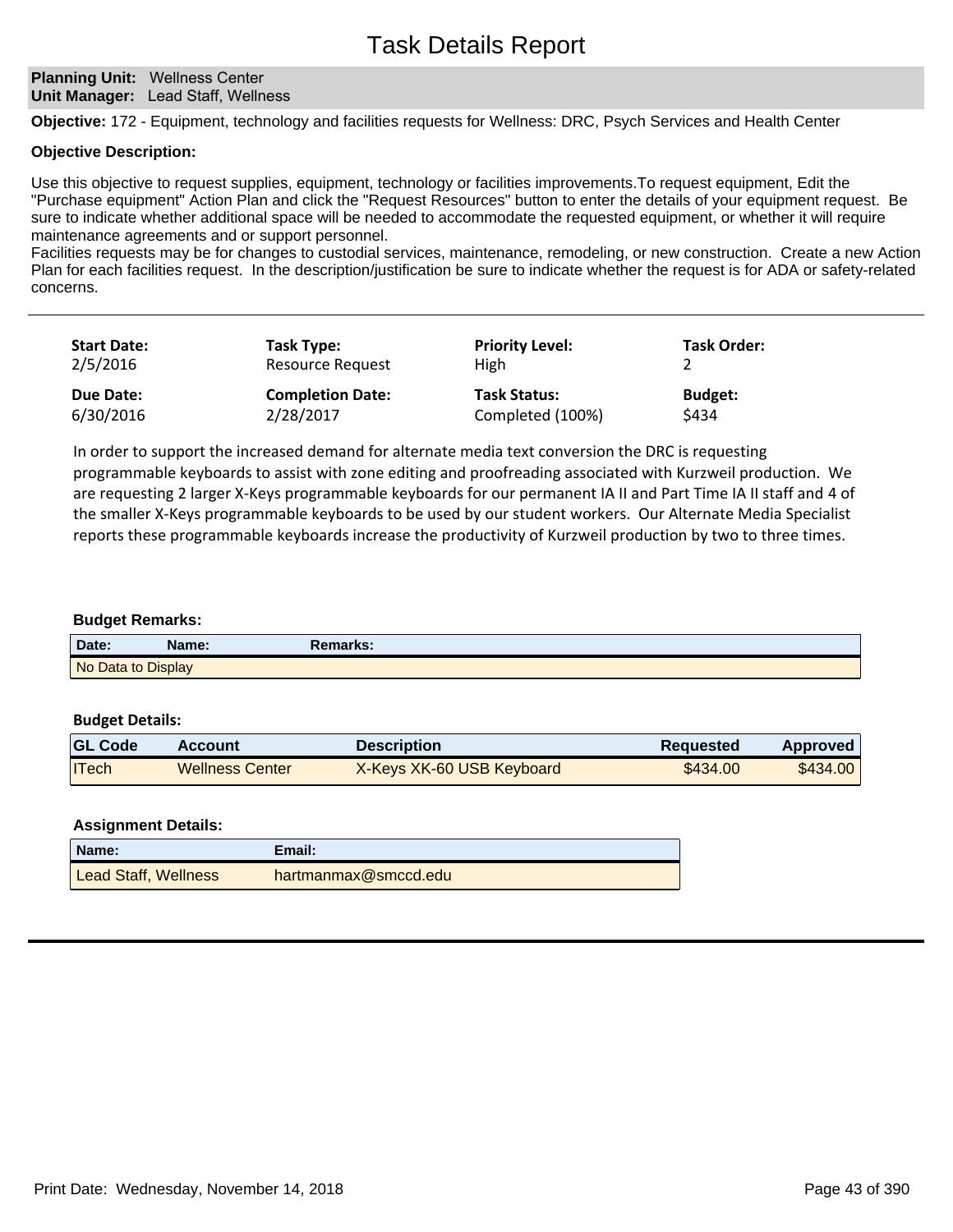| <b>Start Date:</b><br>2/29/2016 | Task Type:<br><b>Resource Request</b> | <b>Priority Level:</b><br>High | <b>Task Order:</b> |
|---------------------------------|---------------------------------------|--------------------------------|--------------------|
| Due Date:                       | <b>Completion Date:</b>               | <b>Task Status:</b>            | <b>Budget:</b>     |
| 6/30/2016                       | 2/28/2017                             | Completed (100%)               | \$10,068           |

To assist with the increased demand for text materials to be converted to alternate formats for students with print disabilities, the DRC is requesting the college purchase a high speed scanner to be placed in our alternate media office. We currently have an older scanner that does not operate as quickly or scan as quickly as this requested scanner. This device will allow of our alternate media office to function more efficiently. The cost of the requested scanner is as follows:

#### **Budget Remarks:**

| Date:              | Name: | Remarks: |  |
|--------------------|-------|----------|--|
| No Data to Display |       |          |  |

#### **Budget Details:**

| <b>GL Code</b> | Account          | <b>Description</b>          | <b>Requested</b> | <b>Approved</b> |
|----------------|------------------|-----------------------------|------------------|-----------------|
| Equipm         | ⊺Wellness Center | Canon imageFORMULA DR-G1130 | \$10068.00       | \$7082.00       |

| Name:                       | Email:               |
|-----------------------------|----------------------|
| <b>Lead Staff, Wellness</b> | hartmanmax@smccd.edu |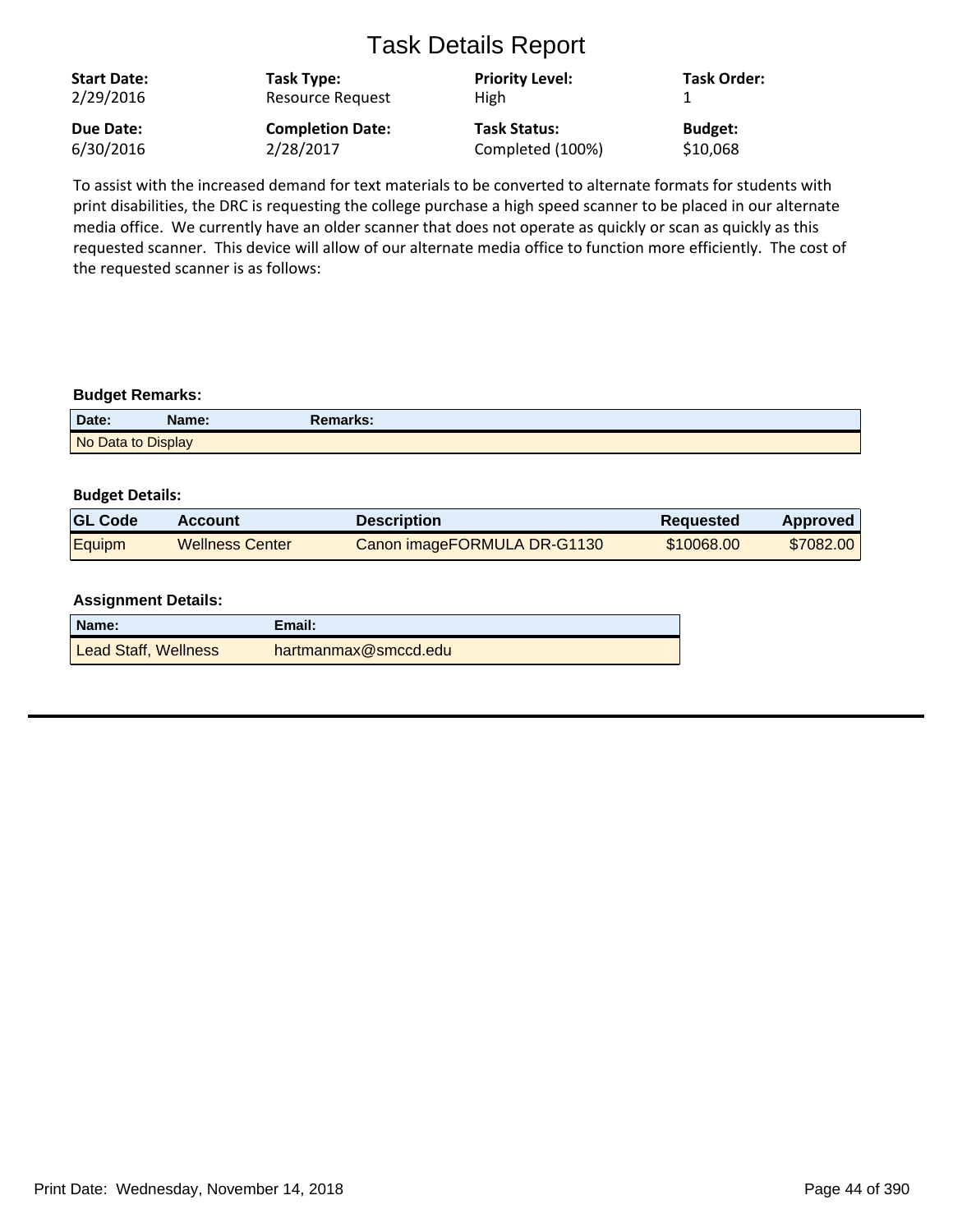| <b>Start Date:</b><br>2/29/2016 | Task Type:<br><b>Resource Request</b> | <b>Priority Level:</b><br>Medium | <b>Task Order:</b> |
|---------------------------------|---------------------------------------|----------------------------------|--------------------|
| Due Date:                       | <b>Completion Date:</b>               | <b>Task Status:</b>              | <b>Budget:</b>     |
| 6/30/2016                       | 2/28/2017                             | Completed (100%)                 | \$564              |

In order to support the increased demand for alternate media text conversion the DRC is requesting programmable keyboards to assist with zone editing and proofreading associated with Kurzweil production. We are requesting 2 larger K-Keys programmable keyboards for our permanent IA II and Part Time IA II staff and 4 of the smaller X-Keys programmable keyboards to be used by our student workers. Our Alternate Media Specialist reports these programmable keyboards increase the productivity of Kurzweil production by two to three times.

## **Budget Remarks:**

| Date:              | Name: | रेemarks: |
|--------------------|-------|-----------|
| No Data to Display |       |           |

## **Budget Details:**

| <b>GL Code</b> | Account                | Description               | <b>Requested</b> | Approved |
|----------------|------------------------|---------------------------|------------------|----------|
| <b>ITech</b>   | <b>Wellness Center</b> | X-Keys XK-24 USB Keyboard | \$564.00         | \$564.00 |

| Name:                       | Email:               |
|-----------------------------|----------------------|
| <b>Lead Staff, Wellness</b> | hartmanmax@smccd.edu |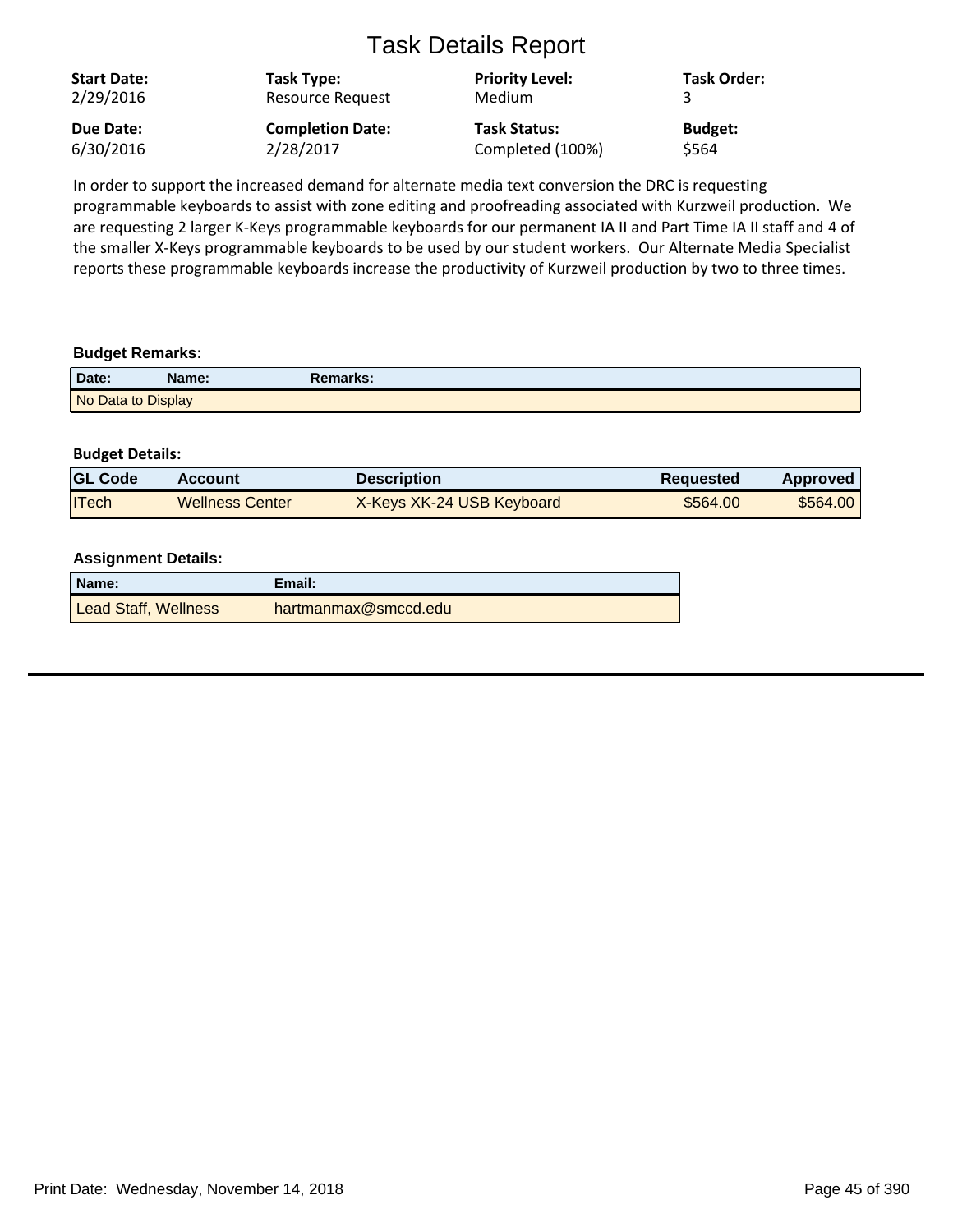| <b>Start Date:</b><br>2/29/2016 | Task Type:<br>Resource Request | <b>Priority Level:</b><br><b>Medium</b> | <b>Task Order:</b> |
|---------------------------------|--------------------------------|-----------------------------------------|--------------------|
| Due Date:                       | <b>Completion Date:</b>        | <b>Task Status:</b>                     | <b>Budget:</b>     |
| 6/30/2016                       | 2/28/2017                      | Completed (100%)                        | \$1,632            |

iPads are dynamic tools that have a myriad of benefits for students with disabilities. Two of the more common uses of iPads in our office include real time remote captioning for our hearing impaired students as well as to assist students who require large print text books. The Chancellors office is currently in the process of developing a system for remote interpreting services for hearing impaired students, having access to additional iPads will allow us to take advantage of this cost saving option if/when that system is implemented. During the spring 2016 semester it was discovered that 2 of our iPads were stolen from our office.

#### **Budget Remarks:**

| Date:              | Name: | Remarks: |  |
|--------------------|-------|----------|--|
| No Data to Display |       |          |  |

## **Budget Details:**

| <b>GL Code</b> | Account                | <b>Description</b>    | <b>Requested</b> | Approved  |
|----------------|------------------------|-----------------------|------------------|-----------|
| <b>ITech</b>   | <b>Wellness Center</b> | 16GB Wi-Fi iPad Air 2 | \$1632.00        | \$1548.00 |

| ∣ Name:              | Email:               |
|----------------------|----------------------|
| Lead Staff, Wellness | hartmanmax@smccd.edu |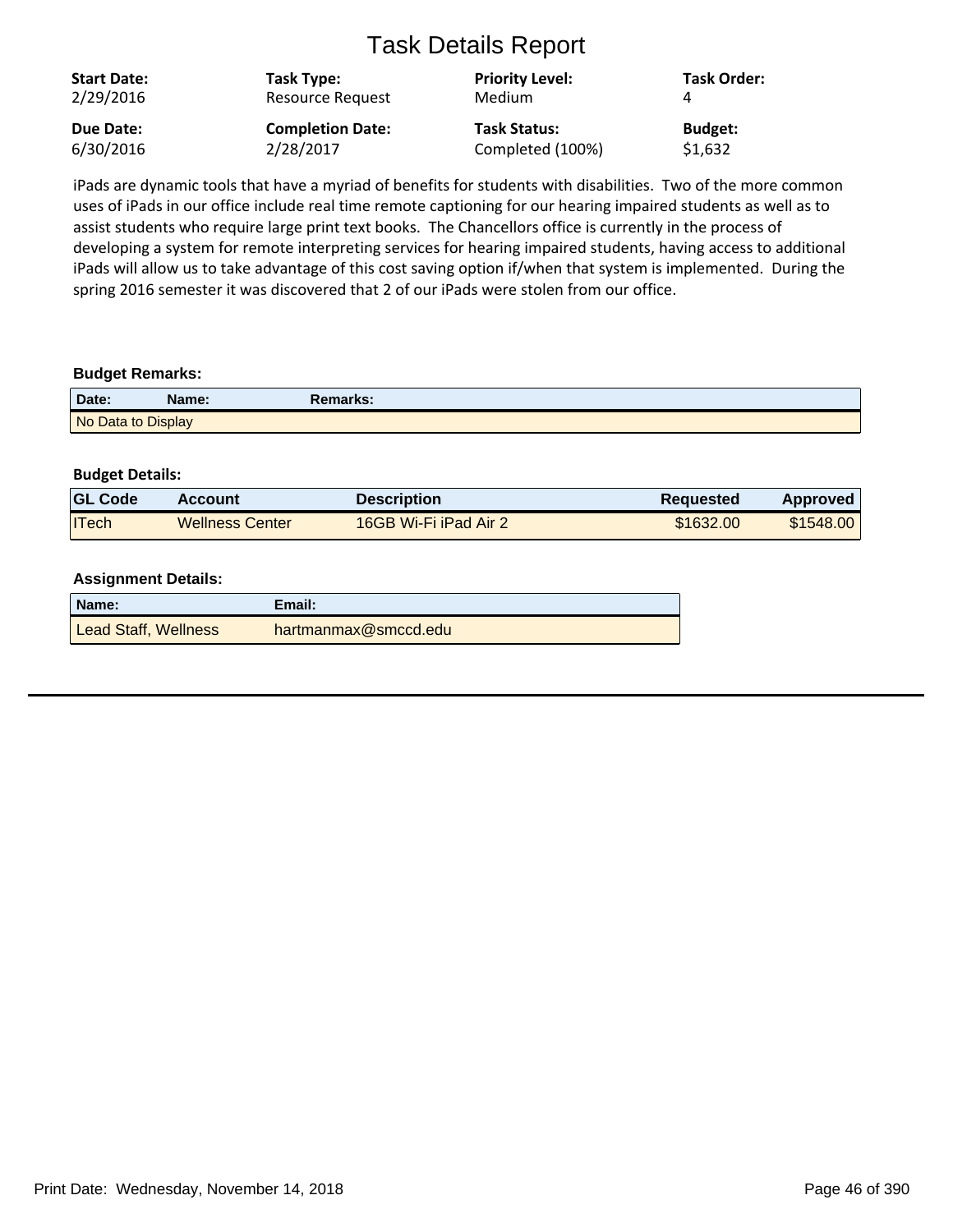| <b>Start Date:</b><br>2/29/2016 | Task Type:<br>Resource Request | <b>Priority Level:</b><br><b>High</b> | <b>Task Order:</b> |
|---------------------------------|--------------------------------|---------------------------------------|--------------------|
| Due Date:                       | <b>Completion Date:</b>        | <b>Task Status:</b>                   | <b>Budget:</b>     |
| 6/30/2016                       | 2/28/2017                      | Completed (100%)                      | S747               |

During the summer of 2015 the district initiated an RFP process to reduce the growing costs American Sign Language interpreting to each of the three colleges in the district. The RFP also solicited bids from remote real time captioning vendors. For the 2015-2016 academic year Cañada College is anticipating spending over \$200,000 to provide these services on our campus. This semester 2 of our hearing impaired students are using remote real time captioning services which provide real time transcription of all class room audio information and is priced at about 1/3 of the cost of ASL interpreting services. 3 of our current ASL students have expressed interest in trying real time captioning instead of ASL interpreting to see if it would work for them. We are requesting 3 professional grade microphones to be used in conjunction with iPads or other devices to allow for the possibility of an increased number of students to access remote captioning.

#### **Budget Remarks:**

| Date:              | Name: | Remarks: |  |
|--------------------|-------|----------|--|
| No Data to Display |       |          |  |

#### **Budget Details:**

| <b>GL Code</b> | Account                | Description                      | <b>Requested</b> | Approved |
|----------------|------------------------|----------------------------------|------------------|----------|
| <b>ITech</b>   | <b>Wellness Center</b> | Mic 96k for iPad, iPhone and Mac | \$747.00         | \$747.00 |

| Name:                | Email:               |
|----------------------|----------------------|
| Lead Staff, Wellness | hartmanmax@smccd.edu |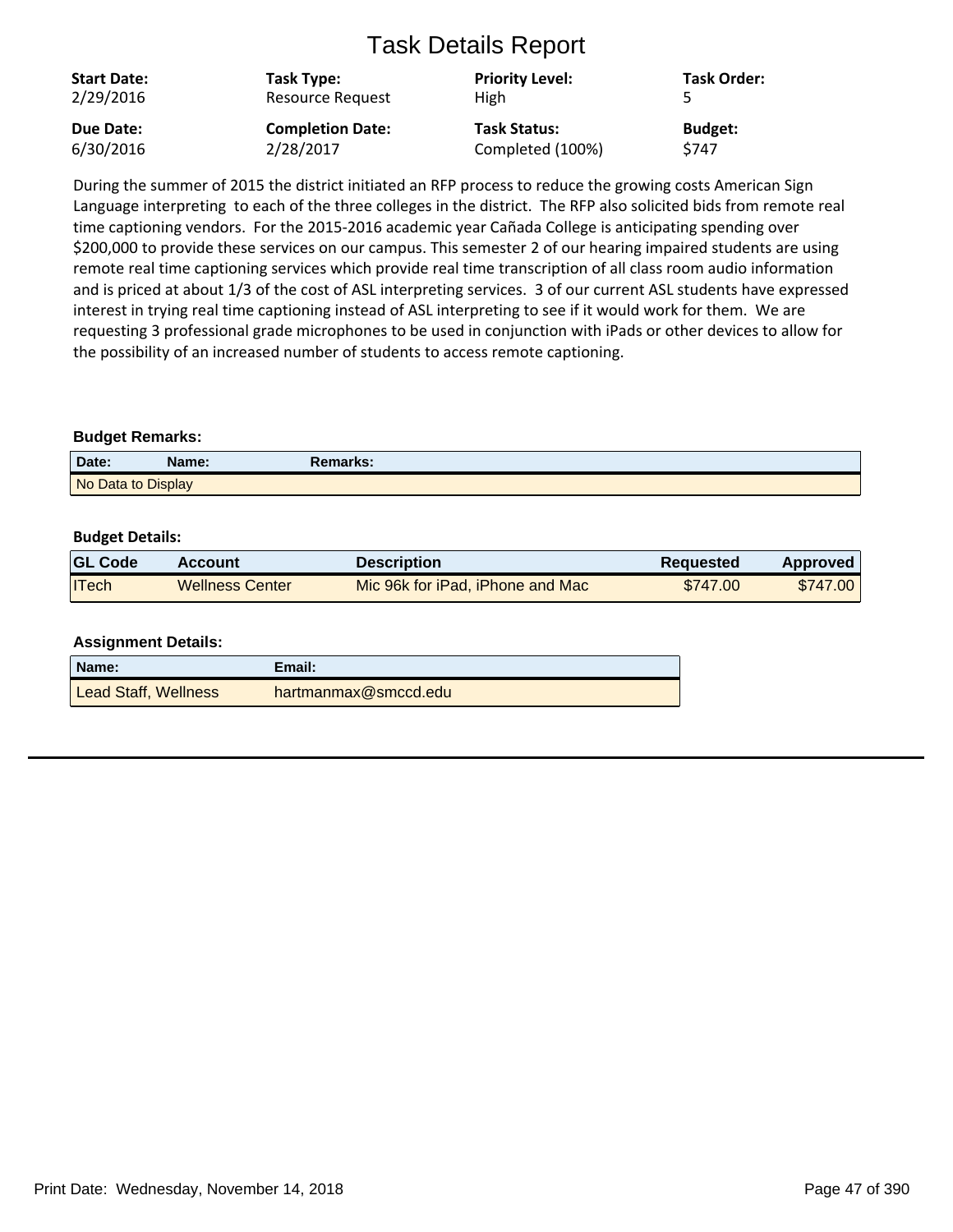| <b>Start Date:</b> | Task Type:              | <b>Priority Level:</b> | <b>Task Order:</b> |
|--------------------|-------------------------|------------------------|--------------------|
| 2/29/2016          | Resource Request        | Medium                 | b                  |
| Due Date:          | <b>Completion Date:</b> | <b>Task Status:</b>    | <b>Budget:</b>     |
| 6/30/2016          | 2/28/2017               | Completed (100%)       | <b>S648</b>        |

In order to accommodate visually impaired students we need to be able to convert text materials to Braille. This process is again handled through the DRC alternate media office. Our current Braille production materials are old and out of date, we are requesting to update our Braille translating system. We have not had a request for Braille in years, but if a Braille user comes to our campus we need to be able to accommodate them.

#### **Budget Remarks:**

| Date:              | Name: | Remarks: |
|--------------------|-------|----------|
| No Data to Display |       |          |

#### **Budget Details:**

| <b>GL Code</b> | Account                | <b>Description</b>                             | Requested | Approved |
|----------------|------------------------|------------------------------------------------|-----------|----------|
| <b>ITech</b>   | <b>Wellness Center</b> | <b>DBT Win - Duxbury Braille</b><br>Translator | \$648.00  | \$648.00 |

| Name:                | Email:               |
|----------------------|----------------------|
| Lead Staff, Wellness | hartmanmax@smccd.edu |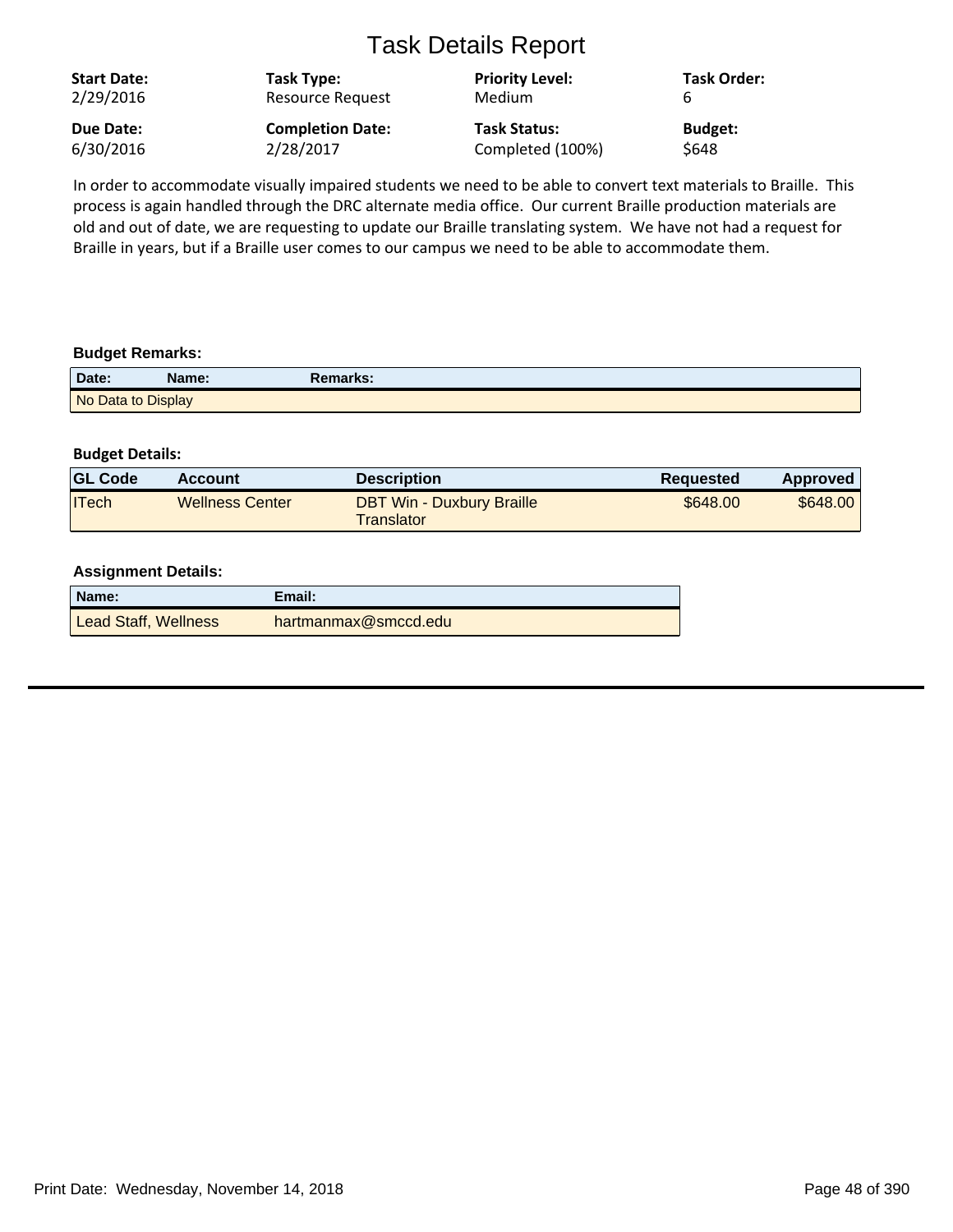| <b>Start Date:</b> | Task Type:              | <b>Priority Level:</b> | <b>Task Order:</b> |
|--------------------|-------------------------|------------------------|--------------------|
| 2/29/2016          | <b>Resource Request</b> | <b>High</b>            |                    |
| Due Date:          | <b>Completion Date:</b> | <b>Task Status:</b>    | <b>Budget:</b>     |
| 12/31/2017         |                         | In Progress            | \$1                |

The Wellness Center requests support from facilities to identify and change all appropriate signage on campus to reflect the rebranding of the Wellness Center and the name change of "Psychological Services" to "The Personal Counseling Center".

#### **Budget Remarks:**

| Date:              | Name: | Remarks: |  |
|--------------------|-------|----------|--|
| No Data to Display |       |          |  |

## **Budget Details:**

| <b>GL Code</b> | <b>Account</b>         | <b>Description</b>                                                         | <b>Requested</b> | Approved |
|----------------|------------------------|----------------------------------------------------------------------------|------------------|----------|
| Facili         | <b>Wellness Center</b> | Update Wellness Center and<br><b>Personal Counseling Center</b><br>Signage | \$1.00           | \$0.00   |

## **Assignment Details:**

| Name:                | Email:               |
|----------------------|----------------------|
| Lead Staff, Wellness | hartmanmax@smccd.edu |

| <b>Start Date:</b><br>2/29/2016 | Task Type:<br>Resource Request       | <b>Priority Level:</b><br>High          | <b>Task Order:</b> |  |
|---------------------------------|--------------------------------------|-----------------------------------------|--------------------|--|
| Due Date:<br>6/30/2016          | <b>Completion Date:</b><br>2/28/2017 | <b>Task Status:</b><br>Completed (100%) | <b>Budget:</b>     |  |

To increase the safety and security of the materials in our Alternate Media office, especially in light a theft we experienced during the spring 2016 semester we would like to request that the doors on the Alternate Media Office and Lab be upgraded so that they remain locked whenever they are closed.

## **Budget Remarks:**

| Date:              | Name: | Remarks: |  |
|--------------------|-------|----------|--|
| No Data to Display |       |          |  |

#### **Budget Details:**

| <b>GL Code</b> | <b>Account</b>         | <b>Description</b>                                                | <b>Requested</b> | Approved |
|----------------|------------------------|-------------------------------------------------------------------|------------------|----------|
| Facili         | <b>Wellness Center</b> | Update locking mechanism for doors<br>to Alt Media Lab and Office | \$1.00           | \$1.00   |

| Name:                       | Email:               |
|-----------------------------|----------------------|
| <b>Lead Staff, Wellness</b> | hartmanmax@smccd.edu |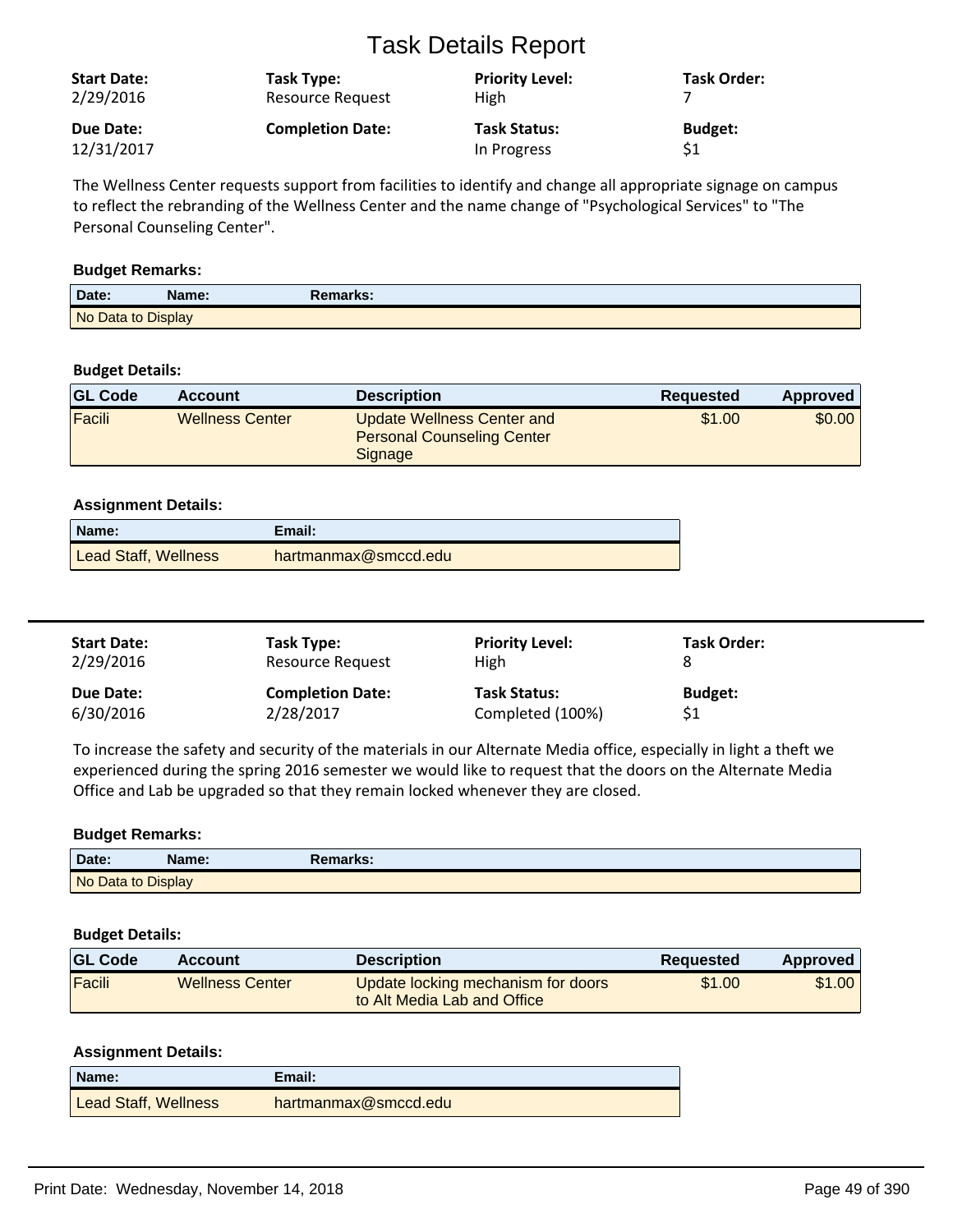| <b>Start Date:</b> | Task Type:              | <b>Priority Level:</b> | Task Order:    |
|--------------------|-------------------------|------------------------|----------------|
| 2/29/2016          | Resource Request        | Medium                 | Q              |
| Due Date:          | <b>Completion Date:</b> | <b>Task Status:</b>    | <b>Budget:</b> |
| 12/31/2017         |                         | In Progress            | \$1            |

The Wellness Center is requesting that our lobby area be painted to update the look of our office and to create a more warm and welcoming environment.

#### **Budget Remarks:**

| Date: | Name:              | Remarks: |
|-------|--------------------|----------|
|       | No Data to Display |          |

## **Budget Details:**

| <b>GL Code</b> | Account                | <b>Description</b>                                     | Reguested | Approved |
|----------------|------------------------|--------------------------------------------------------|-----------|----------|
| Facili         | <b>Wellness Center</b> | Painting of the Lobby of the<br><b>Wellness Center</b> | \$1.00    | \$1.00   |

#### **Assignment Details:**

| Name:                | Email:               |
|----------------------|----------------------|
| Lead Staff, Wellness | hartmanmax@smccd.edu |

| <b>Start Date:</b> | Task Type:              | <b>Priority Level:</b> | Task Order:    |
|--------------------|-------------------------|------------------------|----------------|
| 2/29/2016          | Resource Request        | Medium                 | 10             |
| Due Date:          | <b>Completion Date:</b> | <b>Task Status:</b>    | <b>Budget:</b> |
| 6/30/2016          | 2/28/2017               | Completed (100%)       |                |

The DRC is requesting that a new chair for students be purchased for the Learning Disability Specialist/DRC Counseling office so that the room could be set up more like the other counseling rooms in the Wellness Center. Previously this office was used for Alternate Media, and the furniture was (and remains) best suited to that function.

#### **Budget Remarks:**

| Date:              | Name: | <b>Remarks:</b> |  |
|--------------------|-------|-----------------|--|
| No Data to Display |       |                 |  |

## **Budget Details:**

| <b>GL Code</b> | Account                | Description                         | Requested | Approved |
|----------------|------------------------|-------------------------------------|-----------|----------|
| Facili         | <b>Wellness Center</b> | New chair for LD Specialist office. | \$1.00    | \$600,00 |

| Name:              | Email: |
|--------------------|--------|
| No Data to Display |        |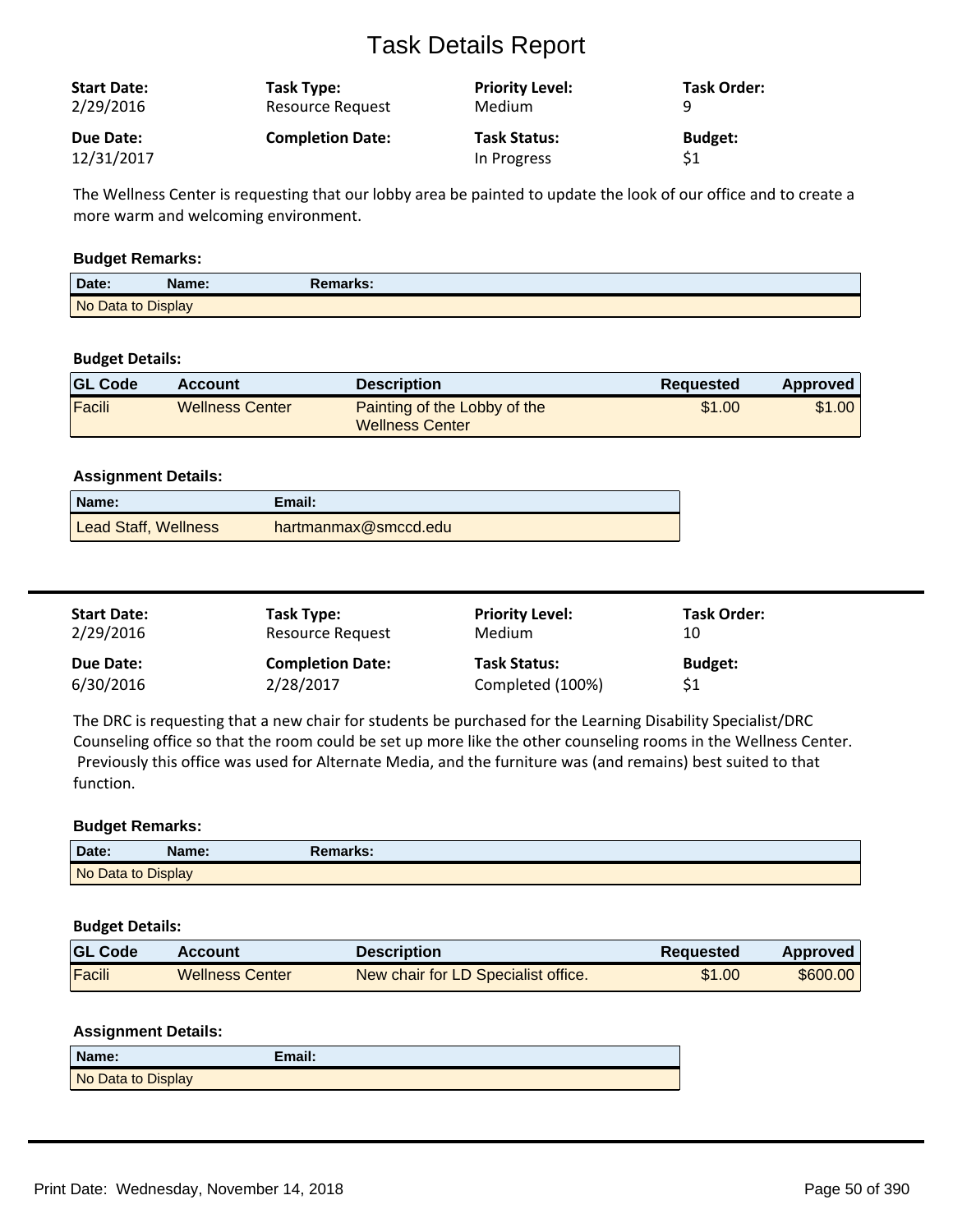| <b>Start Date:</b><br>2/29/2016 | Task Type:<br>Resource Request | <b>Priority Level:</b><br>Medium | <b>Task Order:</b><br>11 |
|---------------------------------|--------------------------------|----------------------------------|--------------------------|
| Due Date:                       | <b>Completion Date:</b>        | <b>Task Status:</b>              | <b>Budget:</b>           |
| 6/30/2016                       | 2/28/2017                      | Completed (100%)                 | \$1,410                  |

The growing DRC population has increased demand Livescribe smart pens for students with authorized note taking accommodations. These pens are a powerful tool that assists students with disabilities by helping to create digital versions of in class notes that are synched with audio lectures. The DRC is requesting the purchase of 10 additional smart pens to meet the needs of our students.

#### **Budget Remarks:**

| Date:              | Name: | Remarks: |
|--------------------|-------|----------|
| No Data to Display |       |          |

#### **Budget Details:**

| <b>GL Code</b> | <b>Account</b>         | <b>Description</b>          | Requested | Approved |
|----------------|------------------------|-----------------------------|-----------|----------|
| <b>ITech</b>   | <b>Wellness Center</b> | <b>Livescribe Smartpens</b> | \$1410.00 | \$0.00   |

| Name:                | Email:               |
|----------------------|----------------------|
| Lead Staff, Wellness | hartmanmax@smccd.edu |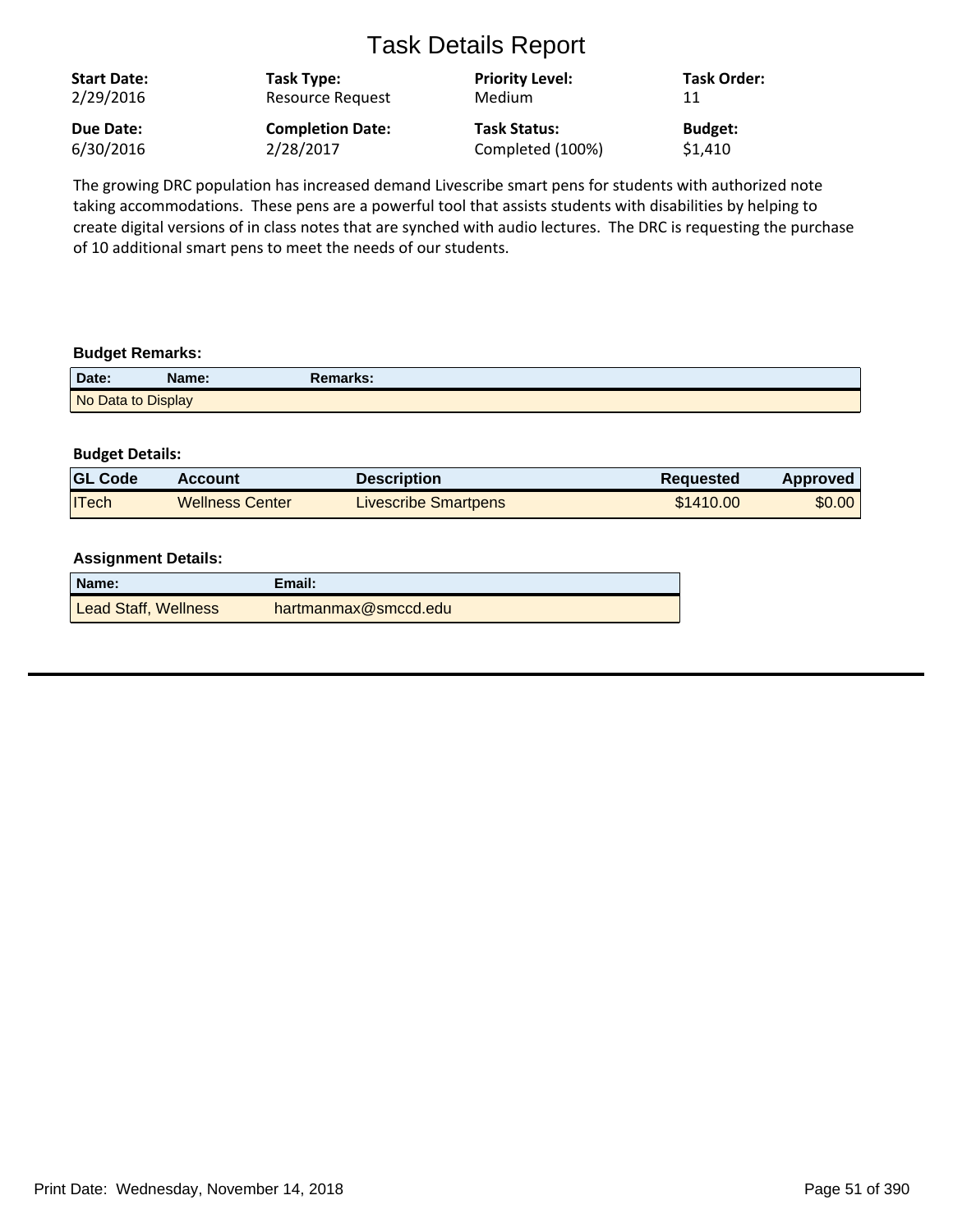| <b>Start Date:</b> | Task Type:              | <b>Priority Level:</b> | Task Order:    |
|--------------------|-------------------------|------------------------|----------------|
| 2/28/2017          | Resource Request        | <b>High</b>            | 13             |
| Due Date:          | <b>Completion Date:</b> | <b>Task Status:</b>    | <b>Budget:</b> |
| 6/30/2017          |                         | <b>New</b>             | \$0            |

In order to support the instruction of our recently approved Assistive Technology courses, DSKL 827 and DSKL 829 we are requested some upgrades to our Alternate Media Lab in room 5-207 to facilitate in the instruction of these courses. We are requesting an Epson Powerlite D6250 Business Projector. On Amazon this is listed at \$1014.45.

#### **Budget Remarks:**

| Date:              | Name: | Remarks: |  |
|--------------------|-------|----------|--|
| No Data to Display |       |          |  |

#### **Budget Details:**

| <b>GL Code</b>     | <b>Account</b> | Description | <b>Requested</b> | <b>Approved</b> |
|--------------------|----------------|-------------|------------------|-----------------|
| No Data to Display |                |             |                  |                 |

#### **Assignment Details:**

| Name:              | Email: |  |
|--------------------|--------|--|
| No Data to Display |        |  |

| <b>Start Date:</b> | Task Type:              | <b>Priority Level:</b> | <b>Task Order:</b> |
|--------------------|-------------------------|------------------------|--------------------|
| 2/28/2017          | Resource Request        | High                   | 12                 |
| Due Date:          | <b>Completion Date:</b> | <b>Task Status:</b>    | <b>Budget:</b>     |
| 6/30/2017          |                         | New                    | \$0                |

In order to support the instruction of our recently approved Assistive Technology courses, DSKL 827 and DSKL 829 we are requested some upgrades to our Alternate Media Lab in room 5-207 to facilitate in the instruction of these courses. We are requesting an Epson Powerlite D6250 Business Projector. On Amazon this is listed at \$1014.45.

## **Budget Remarks:**

| Date.              | Name: | Remarks: |  |
|--------------------|-------|----------|--|
| No Data to Display |       |          |  |

#### **Budget Details:**

| <b>GL Code</b>     | <b>Account</b> | <b>Description</b> | <b>Requested</b> | Approved |
|--------------------|----------------|--------------------|------------------|----------|
| No Data to Display |                |                    |                  |          |

| Name:              | Email: |
|--------------------|--------|
| No Data to Display |        |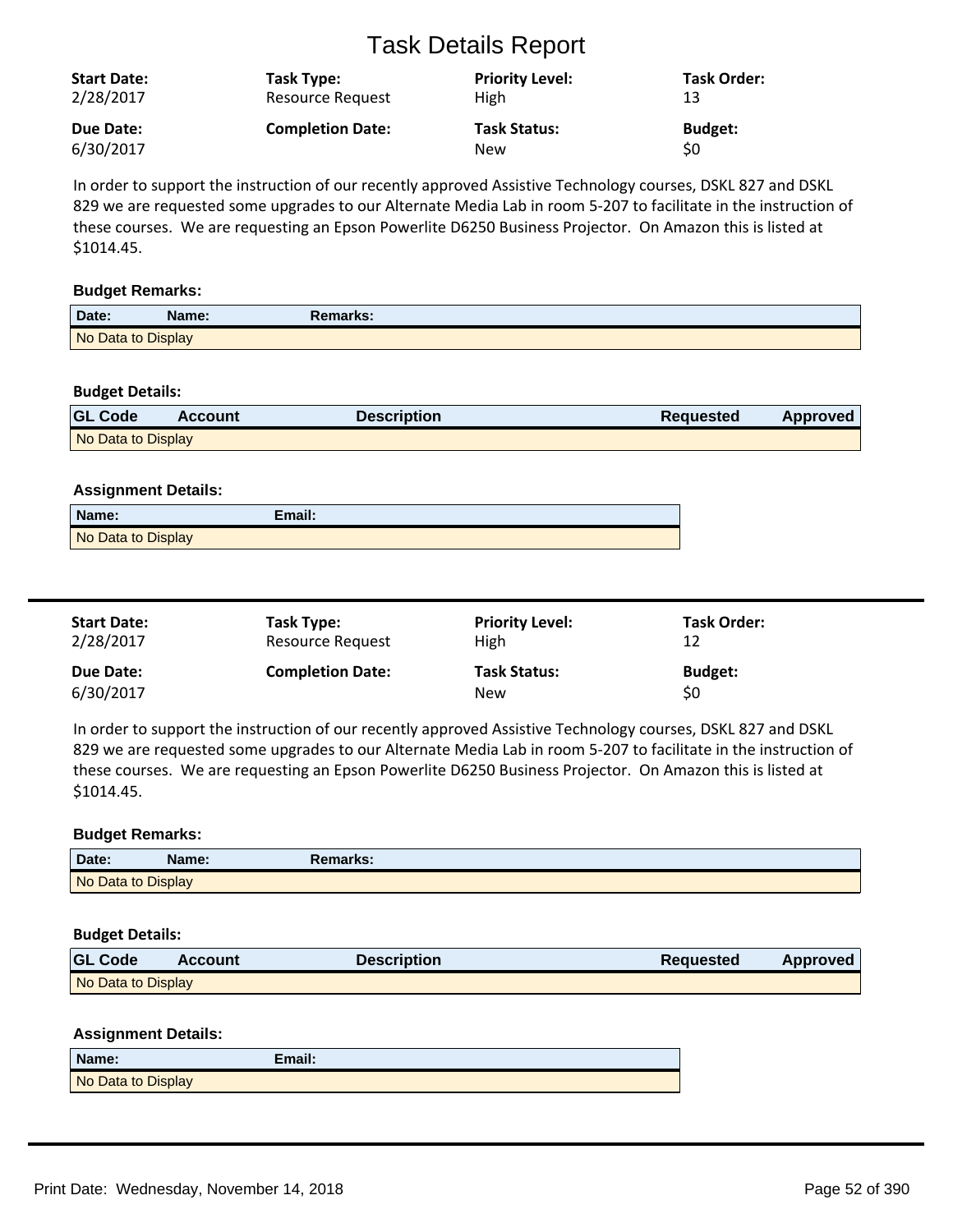**Planning Unit: Wellness Center Unit Manager: Lead Staff, Wellness** 

**Objective:** 237 - Personnel requests for Wellness: DRC, Psych Services and Health Center

#### **Objective Description:**

Use this objective to propose new positions. Create a new "action plan" below. Describe the position you are requesting and provide a justification for this request.

| <b>Start Date:</b>      | Task Type:              | <b>Priority Level:</b>                              | <b>Task Order:</b>    |
|-------------------------|-------------------------|-----------------------------------------------------|-----------------------|
| 2/29/2016               | <b>Resource Request</b> | <b>High</b>                                         |                       |
| Due Date:<br>12/31/2017 | <b>Completion Date:</b> | <b>Task Status:</b><br>Planning/Discussion<br>(25%) | <b>Budget:</b><br>\$1 |

Currently a full time permanent Office Assistant II is shared between all three programs in the Wellness Center. All three of these programs are growing and the workload for the OA II is becoming unmanageable. During the fall 2016 hiring process the Health Center will be requesting a part time permanent OA II position be created solely to serve the Health Center. This will free up additional time for the current OA II to dedicate to the increased tasks associated with the new LD Specialist, the growing DRC, and the anticipated growth of the PCC once the full time PCC faculty begins in fall 2016. If approved this position will require additional furniture and a redesign of our lobby area to create a work space for this new person.

During the fall 2016 hiring process the request for fund 1 resources to support this part time permission was not approved. We were able to move part of our current OA II salary and benefits paid for out of Health Fees to the DRC and were able to free up funds for a part time OA II in the Health Center for most of the spring 2017 semester. The Wellness Center again plans to request more permanent funding for this part time position through the fall 2017 hiring process.

## **Budget Remarks:**

| Date:              | Name: | Remarks: |
|--------------------|-------|----------|
| No Data to Display |       |          |

#### **Budget Details:**

| <b>GL Code</b> | <b>Account</b>         | <b>Description</b>                                               | <b>Requested</b> | Approved |
|----------------|------------------------|------------------------------------------------------------------|------------------|----------|
| <b>NIPers</b>  | <b>Wellness Center</b> | <b>Part time permanent OA II for the</b><br><b>Health Center</b> | \$1.00           | \$0.00   |

| Name:                | Email:               |
|----------------------|----------------------|
| Lead Staff, Wellness | hartmanmax@smccd.edu |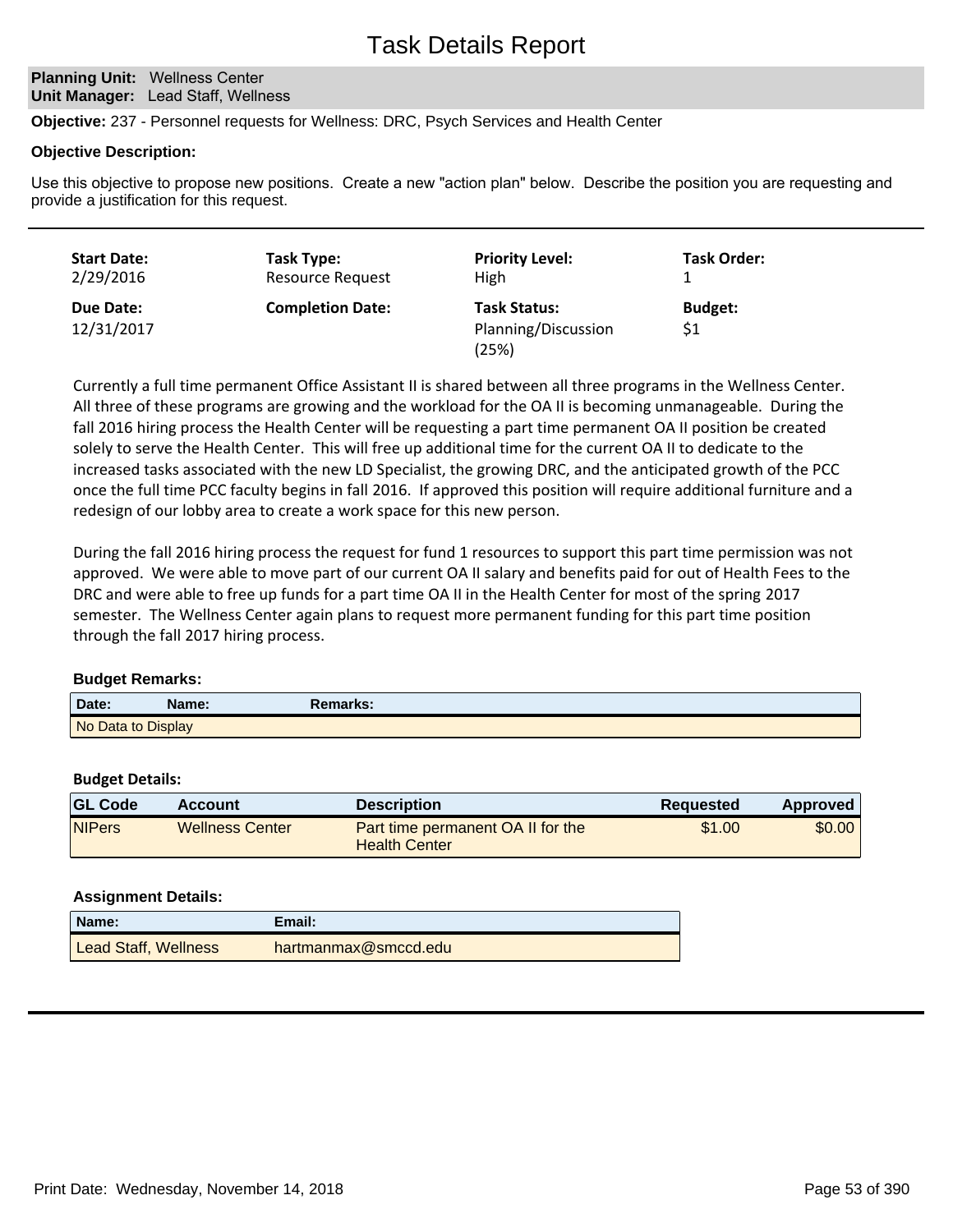**Planning Unit: Wellness Center Unit Manager: Lead Staff, Wellness** 

**Objective:** 481 - Strategic Action Plans for Wellness: DRC, Psych Services and Health Center

#### **Objective Description:**

Use this objective to describe the action plans that your program intends to implement. Scroll to the "Action Plan and Required Resources" section and click the Add button. Describe your plan. Be sure to describe any research or training you will need to accomplish these plans. Then select PRIE and/or Professional Development in the "Units Impacted" section.

| <b>Start Date:</b><br>2/29/2016 | Task Type:<br><b>Departmental Action</b><br>Plan | <b>Priority Level:</b><br>High | Task Order:    |
|---------------------------------|--------------------------------------------------|--------------------------------|----------------|
| Due Date:                       | <b>Completion Date:</b>                          | <b>Task Status:</b>            | <b>Budget:</b> |
| 6/30/2016                       | 2/28/2017                                        | Completed (100%)               | \$1            |

The DRC plans to develop a "PEP" specifically for local high school students who plan to connect with the Cañada DRC. Our sister colleges currently have such programs.

As of the spring 2017 semester the DRC will be fully integrated into existing pep activities.

#### **Budget Remarks:**

| Date:              | Name: | Remarks: |  |
|--------------------|-------|----------|--|
| No Data to Display |       |          |  |

#### **Budget Details:**

| <b>GL Code</b> | Account                | <b>Description</b> | Reguested | Approved |
|----------------|------------------------|--------------------|-----------|----------|
| Other          | <b>Wellness Center</b> | DRC "PEP"          | \$1.00    | \$0.00   |

| Name:                | Email:               |
|----------------------|----------------------|
| Lead Staff, Wellness | hartmanmax@smccd.edu |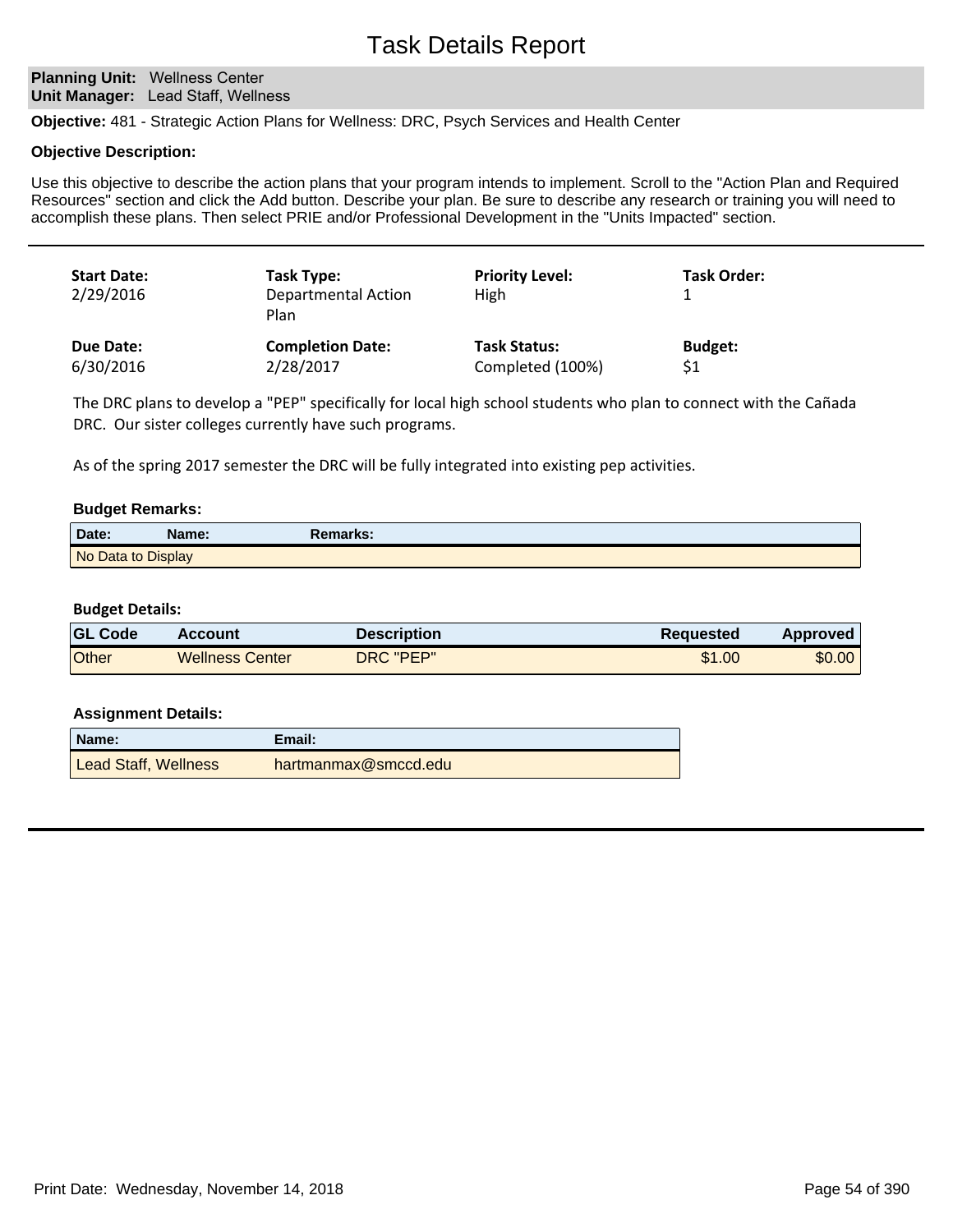| <b>Start Date:</b><br>2/29/2016 | Task Type:<br><b>Departmental Action</b><br>Plan | <b>Priority Level:</b><br>High                      | Task Order:           |
|---------------------------------|--------------------------------------------------|-----------------------------------------------------|-----------------------|
| Due Date:<br>12/31/2017         | <b>Completion Date:</b>                          | <b>Task Status:</b><br>Planning/Discussion<br>(25%) | <b>Budget:</b><br>\$1 |

The DRC plans to develop a paperless, web based, test scheduling system to assist with the scheduling and proctoring of DRC exams for students with testing accommodations.

## **Budget Remarks:**

| Date: | Name:              | Remarks: |  |
|-------|--------------------|----------|--|
|       | No Data to Display |          |  |

## **Budget Details:**

| <b>GL Code</b> | Account                | <b>Description</b>                               | Reguested | Approved |
|----------------|------------------------|--------------------------------------------------|-----------|----------|
| ITech          | <b>Wellness Center</b> | Paperless, web based, test<br>scheduling system. | \$1.00    | \$0.00   |

| Name:              | Email: |
|--------------------|--------|
| No Data to Display |        |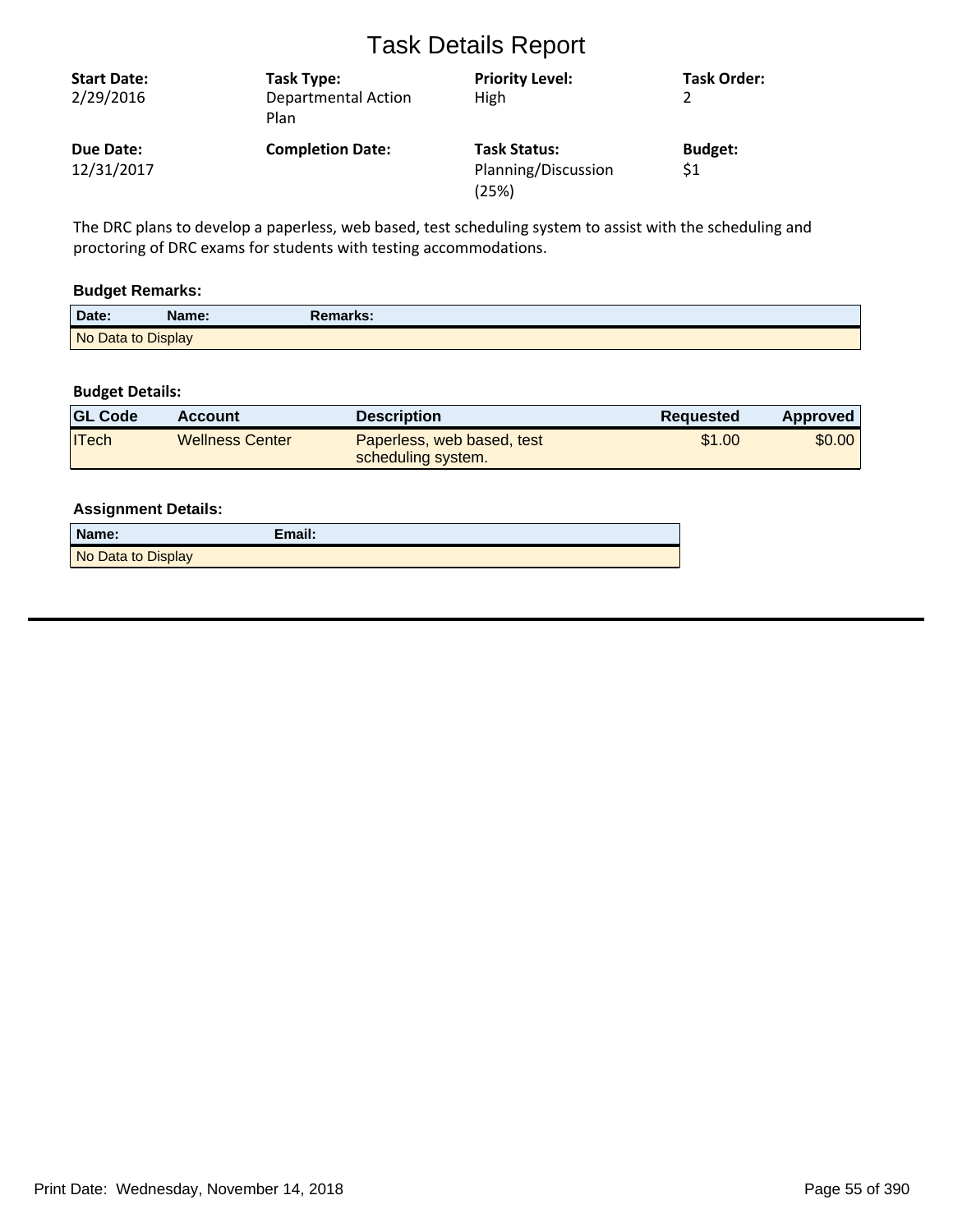| <b>Start Date:</b><br>2/29/2016 | Task Type:<br><b>Departmental Action</b><br>Plan | <b>Priority Level:</b><br>High                      | <b>Task Order:</b>    |
|---------------------------------|--------------------------------------------------|-----------------------------------------------------|-----------------------|
| Due Date:<br>6/30/2017          | <b>Completion Date:</b>                          | <b>Task Status:</b><br>Planning/Discussion<br>(25%) | <b>Budget:</b><br>\$1 |

Data collected by the PRIE office has shown that first year DRC students do not meet the college benchmarks for success and retention. The DRC plans to develop a "Transition to College" course to be offered primarily for these first time DRC college students.

#### **Budget Remarks:**

| Date:              | Name: | Remarks: |  |
|--------------------|-------|----------|--|
| No Data to Display |       |          |  |

## **Budget Details:**

| <b>GL Code</b> | <b>Account</b>         | <b>Description</b>                                                                    | Requested | Approved |
|----------------|------------------------|---------------------------------------------------------------------------------------|-----------|----------|
| <b>InsPer</b>  | <b>Wellness Center</b> | <b>Transition to College course and</b><br>instructor for first year DRC<br>students. | \$1.00    | \$0.00   |

| Name:                | Email:               |
|----------------------|----------------------|
| Lead Staff, Wellness | hartmanmax@smccd.edu |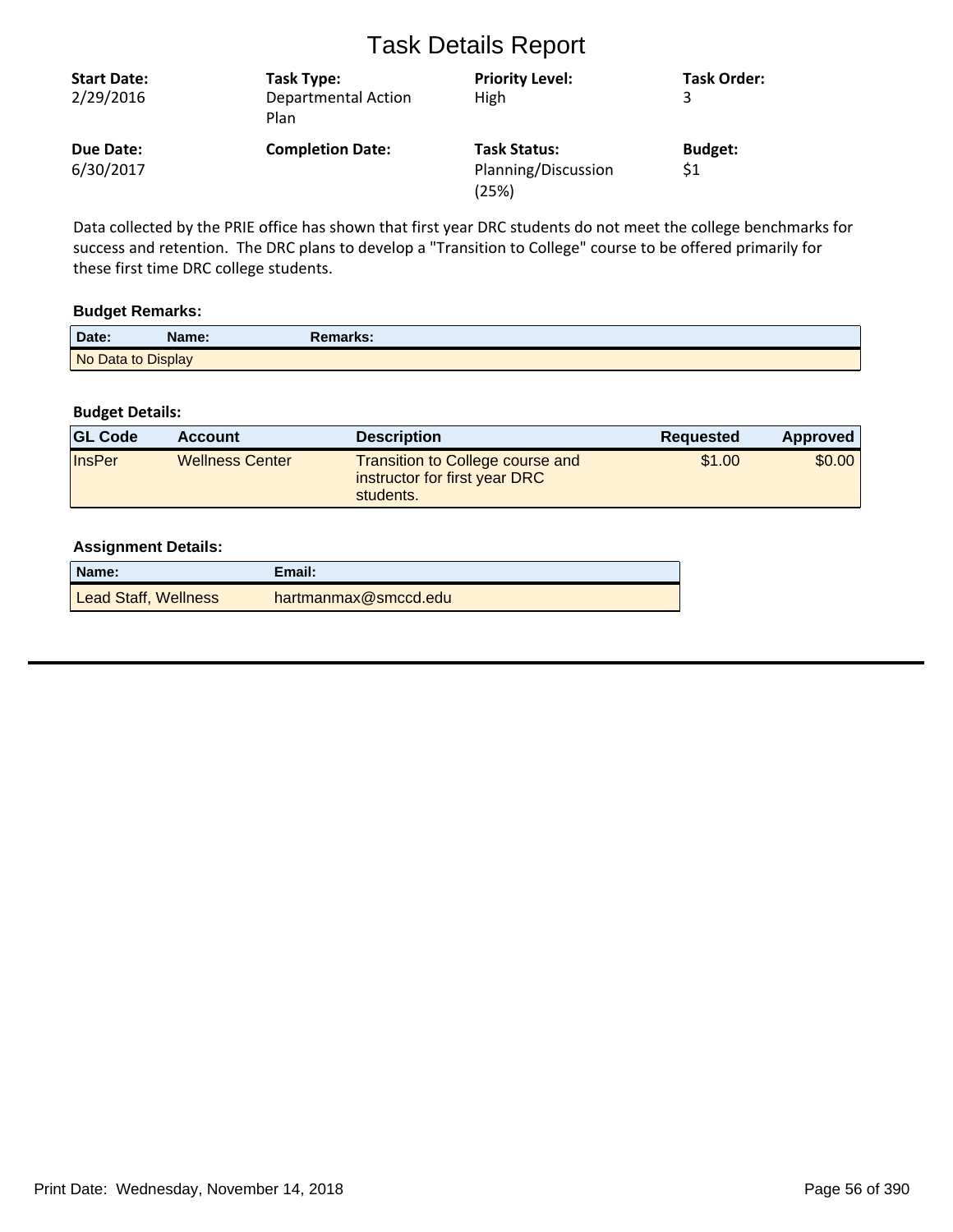| <b>Start Date:</b><br>2/29/2016 | Task Type:<br><b>Departmental Action</b><br>Plan | <b>Priority Level:</b><br>Medium                    | <b>Task Order:</b><br>4 |
|---------------------------------|--------------------------------------------------|-----------------------------------------------------|-------------------------|
| Due Date:<br>6/30/2018          | <b>Completion Date:</b>                          | <b>Task Status:</b><br>Planning/Discussion<br>(25%) | <b>Budget:</b><br>\$1   |

The DRC plans to reinstate our Adaptive PE courses to coincide with the opening of our new gym/fitness center. The DRC has had initial conversations with the VPA and has done some initial work researching the equipment and personnel that would be necessary to offer these classes. In many colleges Adaptive PE classes become hubs for DRC community building on a given campus.

#### **Budget Remarks:**

| Date:              | Name: | Remarks: |  |
|--------------------|-------|----------|--|
| No Data to Display |       |          |  |

#### **Budget Details:**

| <b>GL Code</b> | <b>Account</b>         | Description                    | <b>Requested</b> | Approved |
|----------------|------------------------|--------------------------------|------------------|----------|
| InsPer         | <b>Wellness Center</b> | Adaptive PE course and faculty | \$1.00           | \$0.00   |

#### **Assignment Details:**

| Name:                | Email:               |
|----------------------|----------------------|
| Lead Staff, Wellness | hartmanmax@smccd.edu |

| <b>Start Date:</b><br>2/29/2016 | Task Type:<br><b>Departmental Action</b><br>Plan | <b>Priority Level:</b><br>Medium                    | <b>Task Order:</b>    |
|---------------------------------|--------------------------------------------------|-----------------------------------------------------|-----------------------|
| Due Date:<br>12/31/2017         | <b>Completion Date:</b>                          | <b>Task Status:</b><br>Planning/Discussion<br>(25%) | <b>Budget:</b><br>\$1 |

The DRC plans to continue to update the website to include captioned videos testimonials from our students.

#### **Budget Remarks:**

| Date:              | Name: | Remarks: |  |
|--------------------|-------|----------|--|
| No Data to Display |       |          |  |

## **Budget Details:**

| <b>GL Code</b> | <b>Account</b>         | <b>Description</b> | Reguested | Approved |
|----------------|------------------------|--------------------|-----------|----------|
| <b>ITech</b>   | <b>Wellness Center</b> | Website update     | \$1.00    | \$0.00   |

| Name:              | Email: |
|--------------------|--------|
| No Data to Display |        |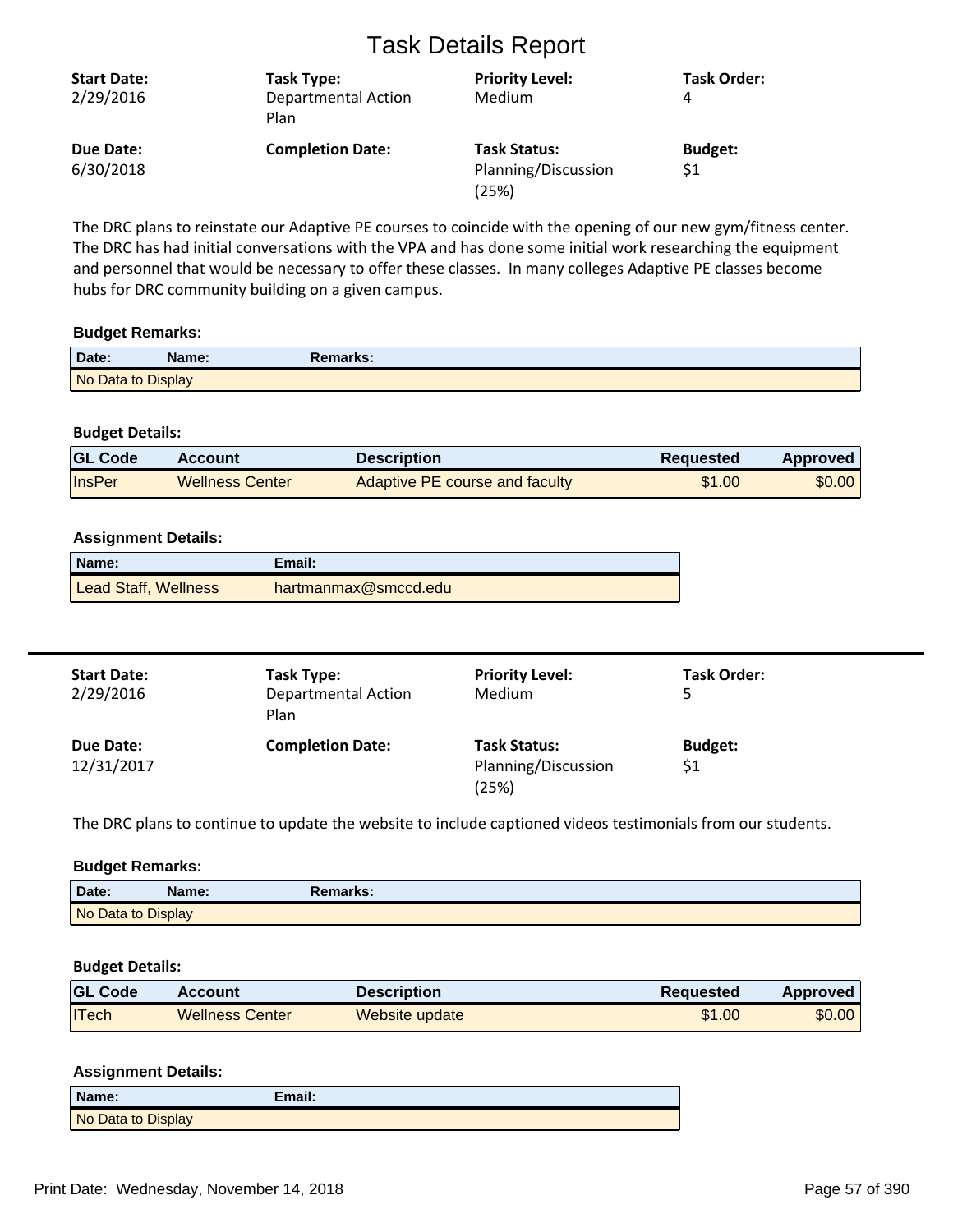| <b>Start Date:</b><br>2/29/2016 | Task Type:<br><b>Departmental Action</b><br>Plan | <b>Priority Level:</b><br>High                      | Task Order:<br>6      |
|---------------------------------|--------------------------------------------------|-----------------------------------------------------|-----------------------|
| Due Date:<br>12/31/2017         | <b>Completion Date:</b>                          | <b>Task Status:</b><br>Planning/Discussion<br>(25%) | <b>Budget:</b><br>\$1 |

The DRC plans to develop a program that would offer tutoring specifically for DRC students. These specialized tutors would be available to work one on one with students either in the Learning Center or in the Alternate Media Lab. We would like to begin offering specialized tutoring to DRC students in basic skills classes.

#### **Budget Remarks:**

| Date:              | Name: | <b>Remarks:</b> |  |
|--------------------|-------|-----------------|--|
| No Data to Display |       |                 |  |

## **Budget Details:**

| <b>IGL Code</b> | <b>Account</b>  | <b>Description</b>              | Requested | Approved |
|-----------------|-----------------|---------------------------------|-----------|----------|
| <b>NIPers</b>   | Wellness Center | <b>DRC Specialized Tutoring</b> | \$1.00    | \$0.00   |

## **Assignment Details:**

| Name:              | Email: |
|--------------------|--------|
| No Data to Display |        |

| <b>Start Date:</b><br>2/29/2016 | Task Type:<br><b>Departmental Action</b><br>Plan | <b>Priority Level:</b><br>Medium | Task Order:    |
|---------------------------------|--------------------------------------------------|----------------------------------|----------------|
| Due Date:                       | <b>Completion Date:</b>                          | <b>Task Status:</b>              | <b>Budget:</b> |
| 6/30/2016                       |                                                  | Deferred                         | \$1            |

The DRC plans on working with the PCC to develop an educational support group for Cañada students on the autism spectrum.

#### **Budget Remarks:**

| Date:              | Name: | Remarks: |  |
|--------------------|-------|----------|--|
| No Data to Display |       |          |  |

#### **Budget Details:**

| <b>GL Code</b> | <b>Account</b>         | <b>Description</b>               | <b>Requested</b> | Approved |
|----------------|------------------------|----------------------------------|------------------|----------|
| Other          | <b>Wellness Center</b> | Autism Educational Support Group | \$1.00           | \$0.00   |

| Name:              | Email: |
|--------------------|--------|
| No Data to Display |        |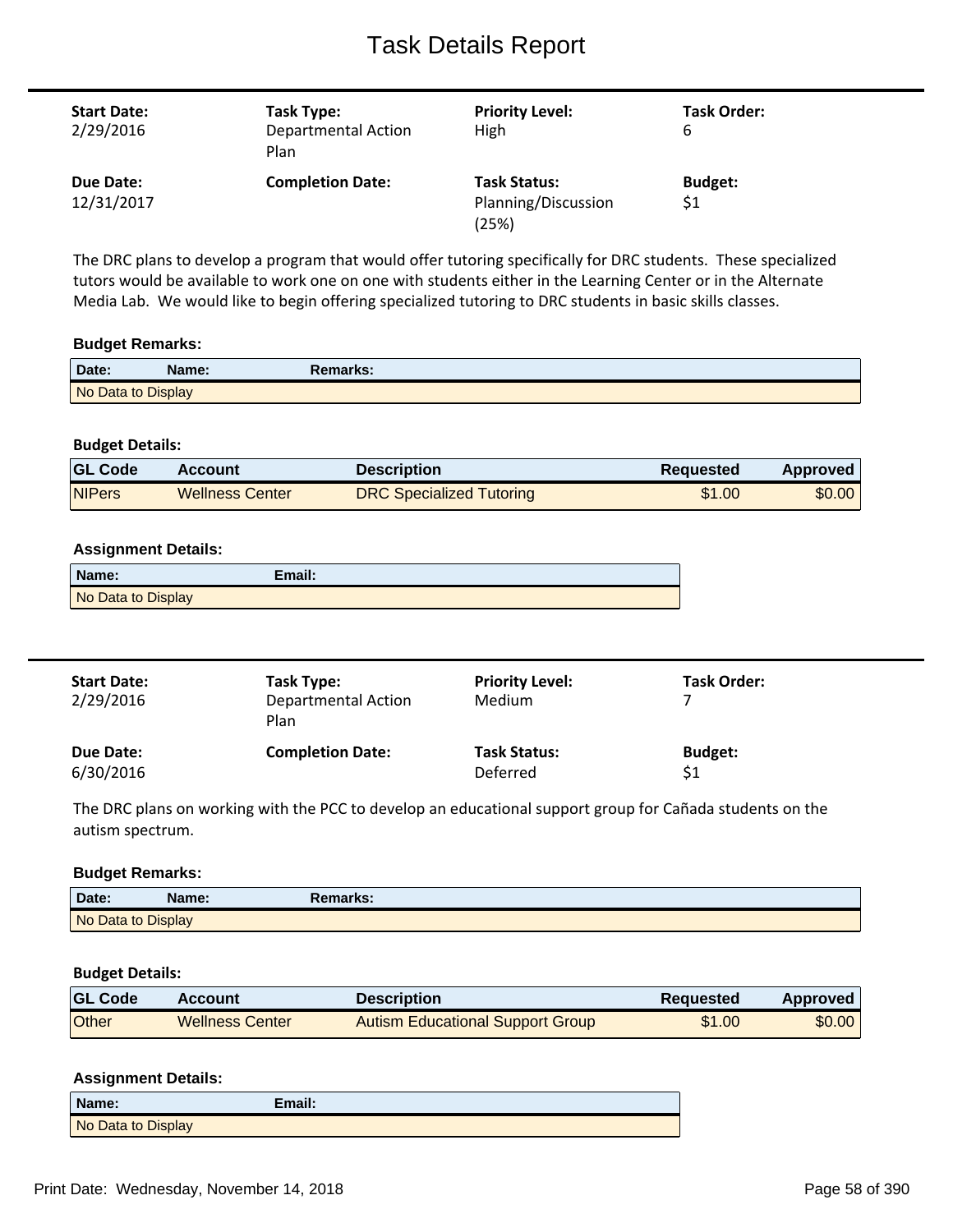| <b>Start Date:</b><br>2/29/2016 | Task Type:<br><b>Departmental Action</b><br>Plan | <b>Priority Level:</b><br><b>Medium</b> | Task Order:<br>8 |
|---------------------------------|--------------------------------------------------|-----------------------------------------|------------------|
| Due Date:                       | <b>Completion Date:</b>                          | <b>Task Status:</b>                     | <b>Budget:</b>   |
| 6/30/2017                       |                                                  | In Progress                             | \$1              |

The DRC plans to develop one or more Assistive Technology classes to train students how to use the programs like Kurzweil, Dragon, JAWS, Zoomtext, and how to use devices like the Livescribe Smartpens. Similar course are currently being offered at Skyline.

#### **Budget Remarks:**

| Date:              | \ame: | Remarks: |
|--------------------|-------|----------|
| No Data to Display |       |          |

#### **Budget Details:**

| <b>GL Code</b> | Account                | <b>Description</b>                                    | Reguested | Approved |
|----------------|------------------------|-------------------------------------------------------|-----------|----------|
| <b>InsPer</b>  | <b>Wellness Center</b> | <b>Assistive Technology Classes and</b><br>instructor | \$1.00    | \$0.00   |

#### **Assignment Details:**

| Name:                       | Email:               |
|-----------------------------|----------------------|
| <b>Lead Staff, Wellness</b> | hartmanmax@smccd.edu |

| <b>Start Date:</b><br>2/29/2016 | Task Type:<br><b>Departmental Action</b><br>Plan | <b>Priority Level:</b><br>High | Task Order:<br>q |
|---------------------------------|--------------------------------------------------|--------------------------------|------------------|
| Due Date:                       | <b>Completion Date:</b>                          | <b>Task Status:</b>            | <b>Budget:</b>   |
| 12/31/2017                      |                                                  | In Progress                    | \$1              |

The PCC plans to work with the PRIE office to develop a SLOs and an assessment plan for the next program review cycle.

#### **Budget Remarks:**

| Date:              | Name: | Remarks: |  |
|--------------------|-------|----------|--|
| No Data to Display |       |          |  |

#### **Budget Details:**

| <b>GL Code</b> | Account                | <b>Description</b> | Requested | Approved |
|----------------|------------------------|--------------------|-----------|----------|
| Other          | <b>Wellness Center</b> | Develop PCC SLOs   | \$1.00    | \$0.00   |

| Name:                       | Email:               |
|-----------------------------|----------------------|
| <b>Lead Staff, Wellness</b> | hartmanmax@smccd.edu |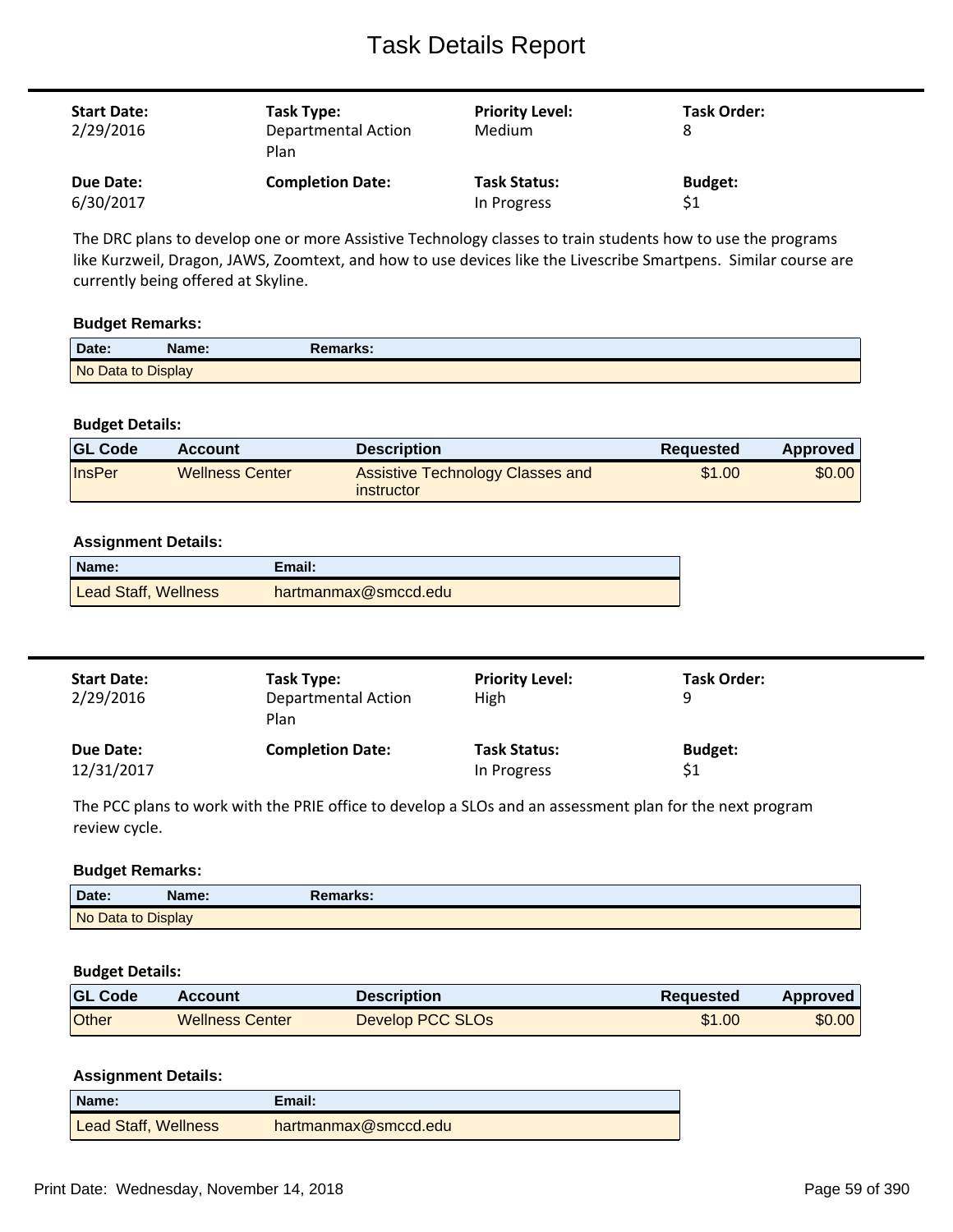| <b>Start Date:</b> | Task Type:              | <b>Priority Level:</b> | Task Order:    |
|--------------------|-------------------------|------------------------|----------------|
| 2/28/2017          | Resource Request        | High                   | 10             |
| Due Date:          | <b>Completion Date:</b> | <b>Task Status:</b>    | <b>Budget:</b> |
| 12/31/2017         |                         | <b>New</b>             | \$204          |

Dragon Naturally Speaking Headsets

To accompany our request for new licenses for Dragon Naturally Speaking software we are requesting to upgrade our headsets. We are requesting 6 Dragon USB Headsets priced at \$34.99 each for a total of \$209.94.

#### **Budget Remarks:**

| Date:              | Name: | Remarks: |
|--------------------|-------|----------|
| No Data to Display |       |          |

## **Budget Details:**

| <b>GL Code</b> | <b>Account</b>         | Description               | <b>Requested</b> | <b>Approved</b> |
|----------------|------------------------|---------------------------|------------------|-----------------|
| <b>ITech</b>   | <b>Wellness Center</b> | <b>Dragon USB Headset</b> | \$204.00         | \$0.00          |

| Name:              | Email: |
|--------------------|--------|
| No Data to Display |        |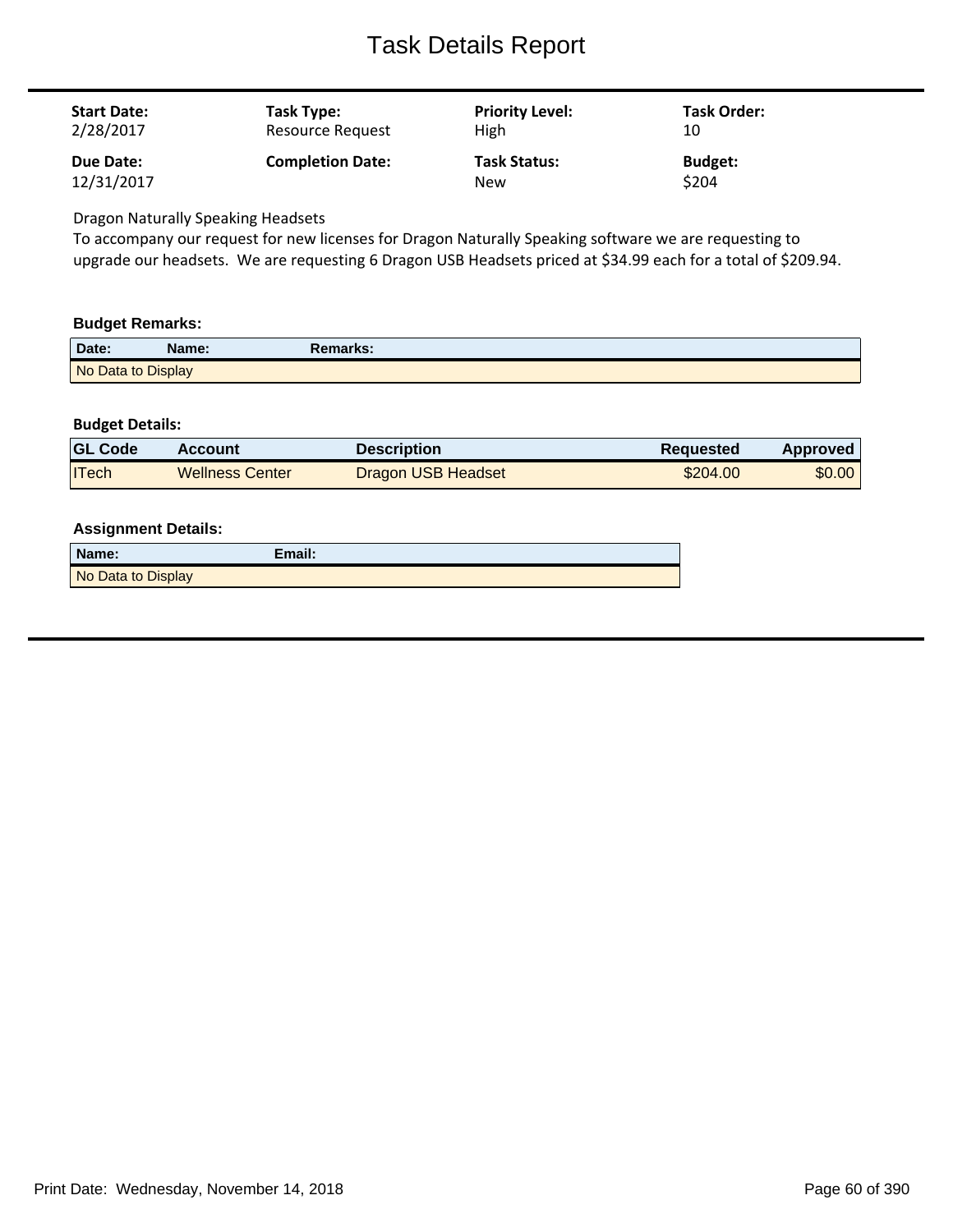| <b>Start Date:</b> | Task Type:              | <b>Priority Level:</b> | Task Order:    |
|--------------------|-------------------------|------------------------|----------------|
| 2/28/2017          | <b>Resource Request</b> | <b>High</b>            | 11             |
| Due Date:          | <b>Completion Date:</b> | <b>Task Status:</b>    | <b>Budget:</b> |
| 8/1/2017           |                         | <b>New</b>             | \$4,396        |

Large Screen Monitors

To assist with the instruction of our recently approved Assistive Technology Courses, DSKL 827 and DSKL 829 we are requesting the Alternate Media Lab in room 5-207 be upgraded. We are requesting 4 HP Z30i 30" monitors. \$1,099 each for a total of \$4,396. We will also be able to place these monitors as needed in labs on campus for students in computer classes with visual limitations.

## **Budget Remarks:**

| Date:              | Name: | <b>Remarks:</b> |  |
|--------------------|-------|-----------------|--|
| No Data to Display |       |                 |  |

## **Budget Details:**

| <b>GL Code</b> | <b>Account</b>         | <b>Description</b>   | <b>Requested</b> | Approved |
|----------------|------------------------|----------------------|------------------|----------|
| <b>ITech</b>   | <b>Wellness Center</b> | HP Z30i 30" monitors | \$4396.00        | \$0.00   |

| Name:              | Email: |
|--------------------|--------|
| No Data to Display |        |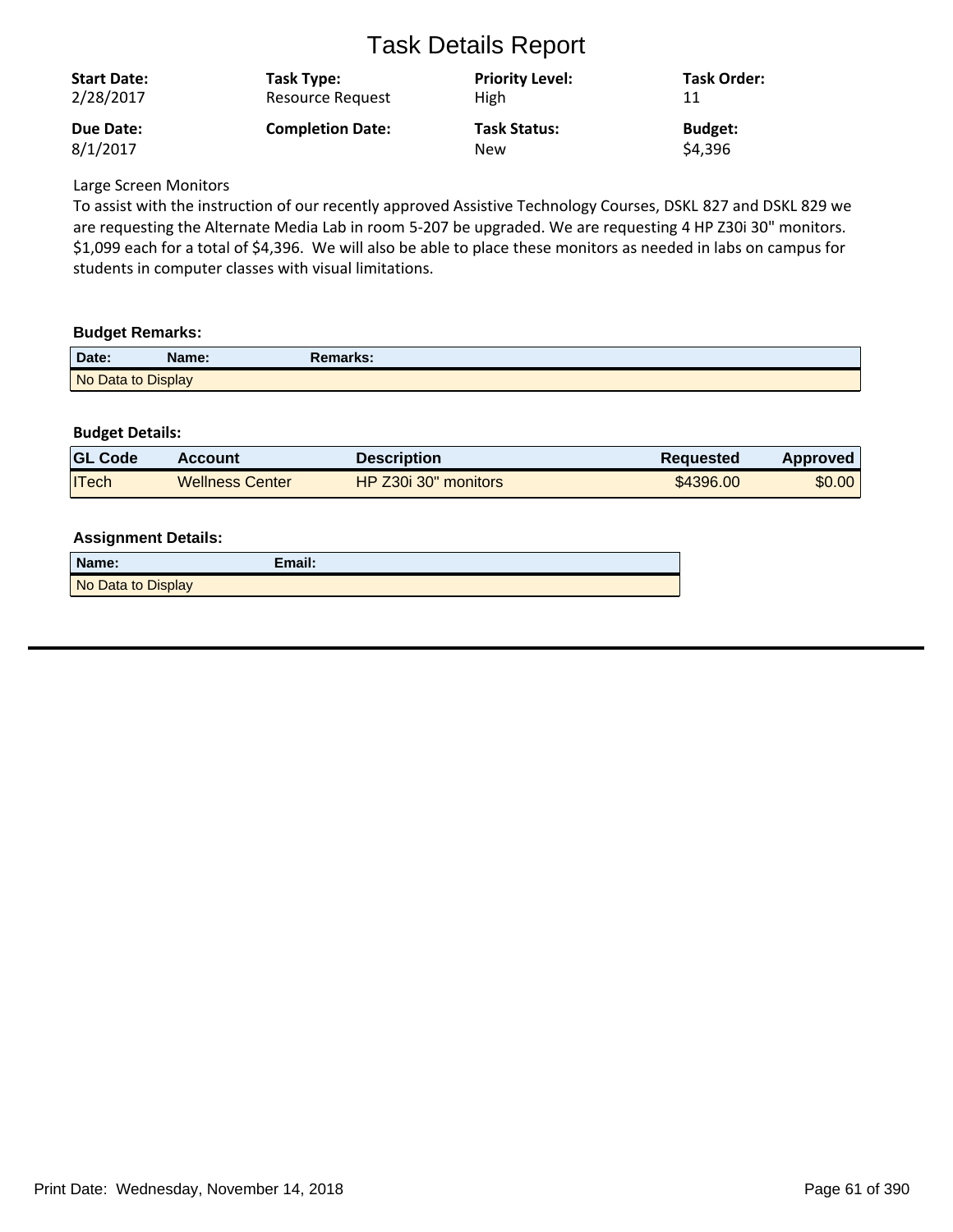| <b>Start Date:</b> | Task Type:              | <b>Priority Level:</b> | Task Order:    |
|--------------------|-------------------------|------------------------|----------------|
| 2/28/2017          | <b>Resource Request</b> | High                   | 12             |
| <b>Due Date:</b>   | <b>Completion Date:</b> | <b>Task Status:</b>    | <b>Budget:</b> |
| 8/1/2017           |                         | New                    | \$2,198        |

New Laptop Computers

To assist with the instruction of our recently approved Assistive Technology Courses, DSKL 827 and DSKL 829 we are requesting the Alternate Media Lab in room 5-207 be upgraded. We are requesting 2 Dell Inspiron 15 7000 laptops priced at \$1,099.99 each for a total of \$2,199.98. We will also be able to use these laptops for test proctoring, and for other various in class accommodations.

## **Budget Remarks:**

| Date:              | Name: | Remarks: |  |
|--------------------|-------|----------|--|
| No Data to Display |       |          |  |

## **Budget Details:**

| <b>GL Code</b> | <b>Account</b>         | <b>Description</b>           | <b>Requested</b> | Approved |
|----------------|------------------------|------------------------------|------------------|----------|
| <b>ITech</b>   | <b>Wellness Center</b> | Dell Inspiron 15 7000 laptop | \$2198.00        | \$0.00   |

| Name:              | Email: |
|--------------------|--------|
| No Data to Display |        |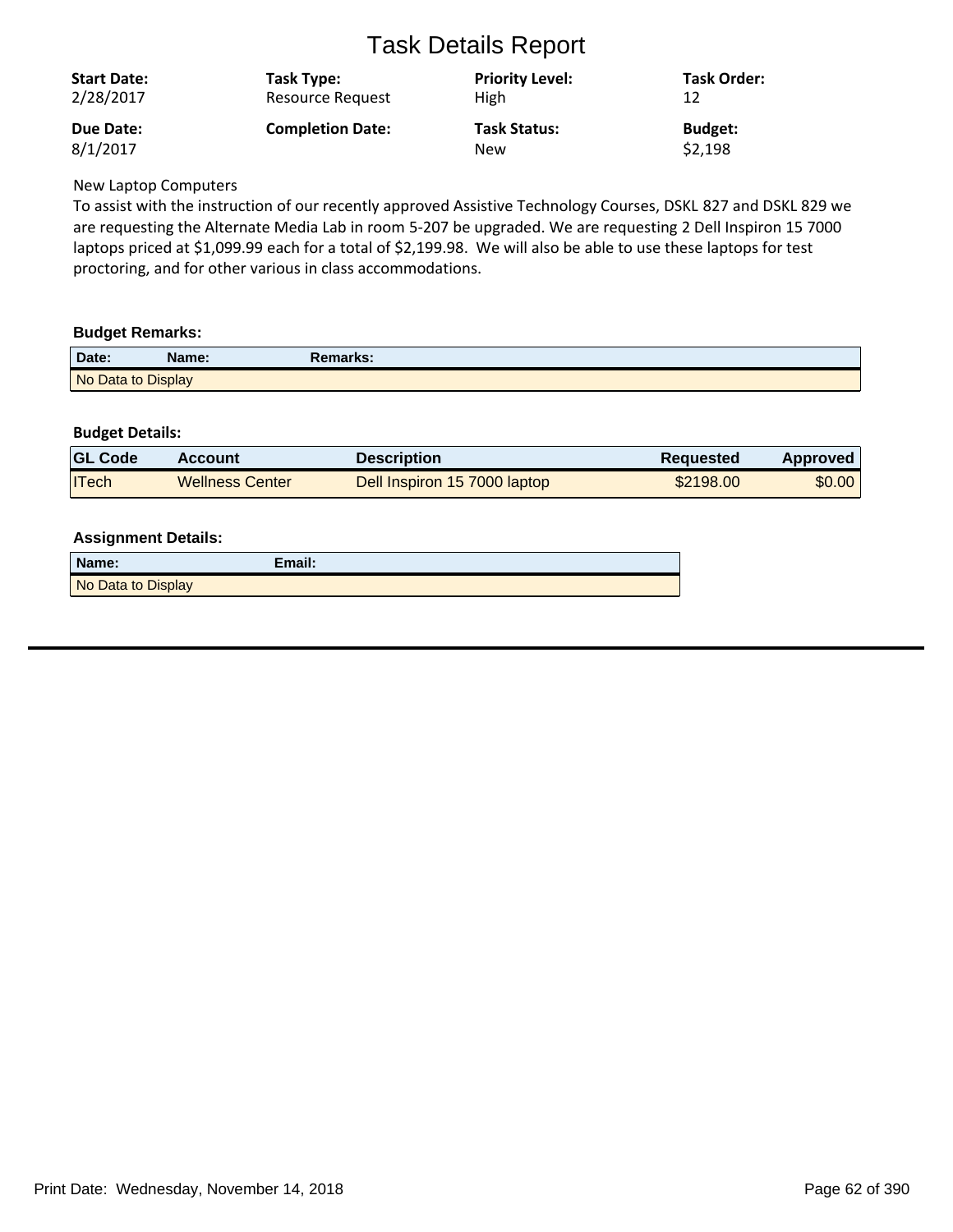| <b>Start Date:</b> | Task Type:              | <b>Priority Level:</b> | <b>Task Order:</b> |
|--------------------|-------------------------|------------------------|--------------------|
| 2/28/2017          | Resource Request        | <b>High</b>            | 13                 |
| Due Date:          | <b>Completion Date:</b> | <b>Task Status:</b>    | <b>Budget:</b>     |
| 8/1/2017           |                         | <b>New</b>             | \$597              |

## Overhead Projector/Switcher

To assist with the instruction of our recently approved Assistive Technology Courses, DSKL 827 and DSKL 829 we are requesting the Alternate Media Lab in room 5-207 be upgraded. We are requesting an EPSON ELPDC21. \$597.00

#### **Budget Remarks:**

| Date:              | <b>Name:</b> | <b>Remarks:</b> |  |
|--------------------|--------------|-----------------|--|
| No Data to Display |              |                 |  |

## **Budget Details:**

| <b>GL Code</b> | Account                | <b>Description</b>   | <b>Requested</b> | <b>Approved</b> |
|----------------|------------------------|----------------------|------------------|-----------------|
| <b>ITech</b>   | <b>Wellness Center</b> | <b>EPSON ELPDC21</b> | \$597.00         | \$597.00        |

| Name:              | Email: |
|--------------------|--------|
| No Data to Display |        |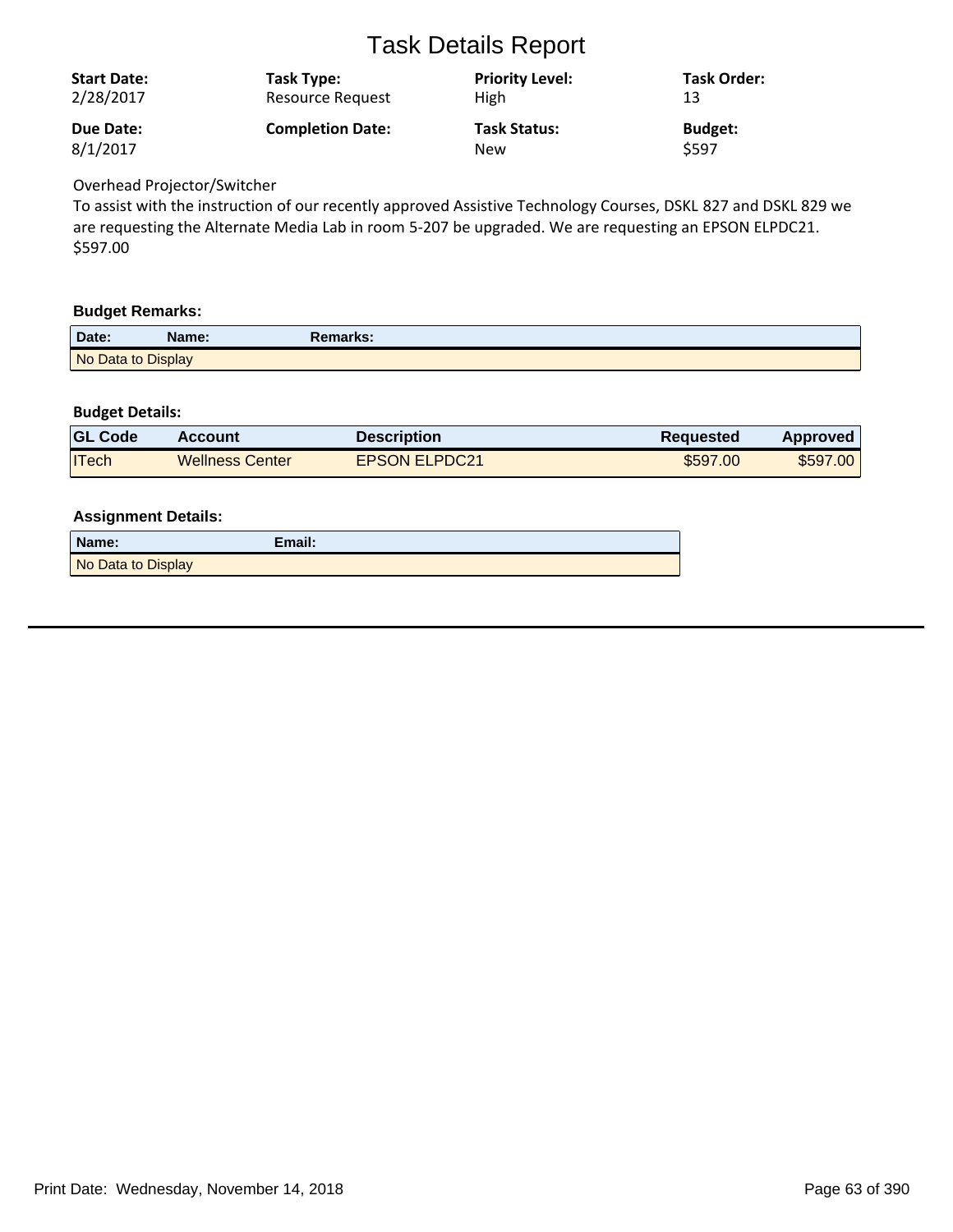| <b>Start Date:</b><br>2/28/2017 | Task Type:<br>Resource Request | <b>Priority Level:</b><br>High | <b>Task Order:</b><br>14 |
|---------------------------------|--------------------------------|--------------------------------|--------------------------|
| <b>Due Date:</b>                | <b>Completion Date:</b>        | <b>Task Status:</b>            | <b>Budget:</b>           |
| 8/1/2017                        |                                | <b>New</b>                     | \$499                    |

PC/Video/HD to HDMI 1.3 Switcher

To assist with the instruction of our recently approved Assistive Technology Courses, DSKL 827 and DSKL 829 we are requesting the Alternate Media Lab in room 5-207 be upgraded. We are requesting a PC/VIDEO/HD to HHDMI 1.3 Switcher. \$499.00

#### **Budget Remarks:**

| Date:              | Name: | Remarks: |  |
|--------------------|-------|----------|--|
| No Data to Display |       |          |  |

## **Budget Details:**

| <b>GL Code</b> | <b>Account</b>         | Description                          | <b>Requested</b> | <b>Approved</b> |
|----------------|------------------------|--------------------------------------|------------------|-----------------|
| <b>ITech</b>   | <b>Wellness Center</b> | PC/VIDEO/HD to HHDMI 1.3<br>Switcher | \$499.00         | \$499.00        |

| Name:              | Email: |
|--------------------|--------|
| No Data to Display |        |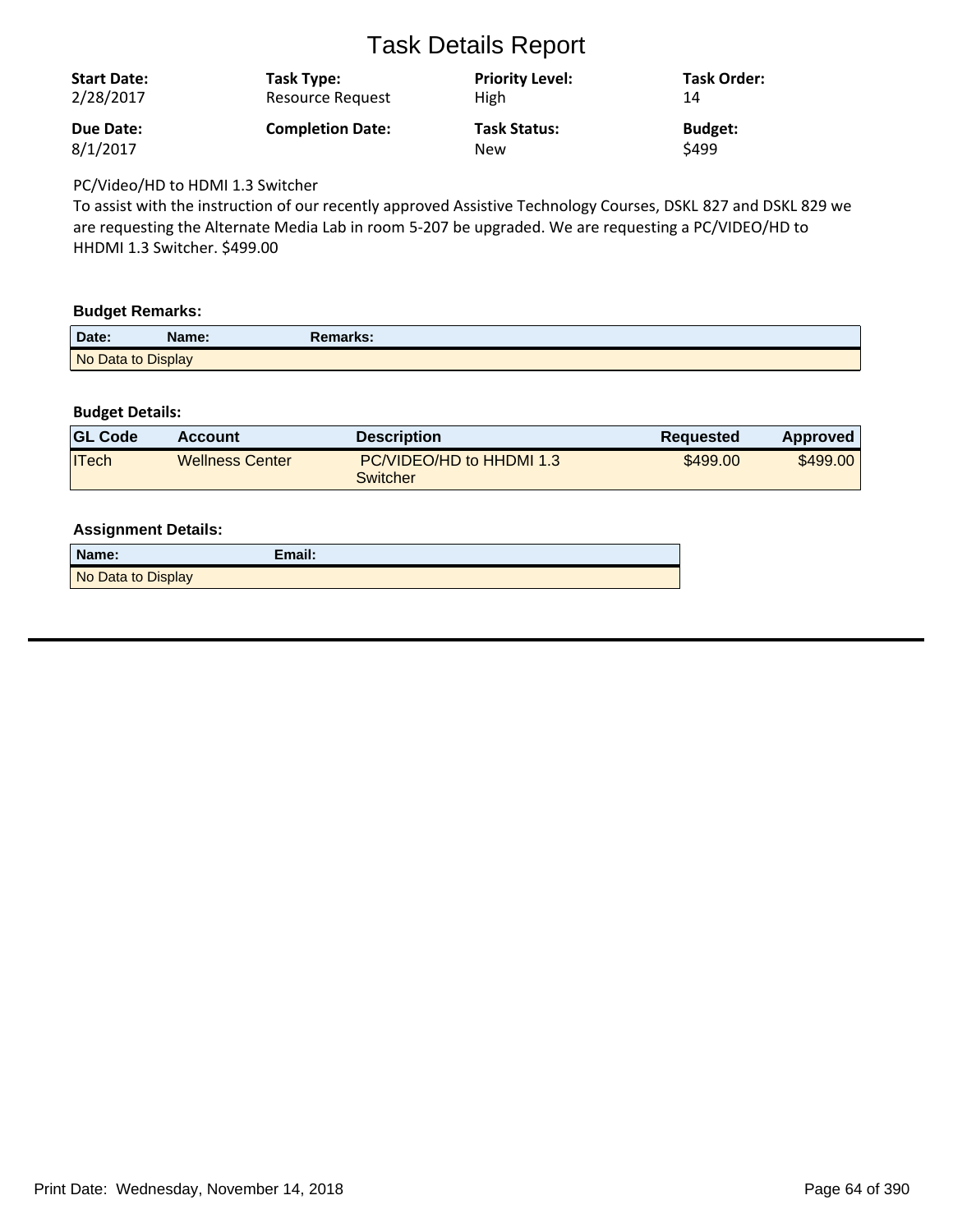| <b>Start Date:</b><br>2/28/2017 | Task Type:<br><b>Resource Request</b> | <b>Priority Level:</b><br><b>High</b> | Task Order:<br>15 |
|---------------------------------|---------------------------------------|---------------------------------------|-------------------|
| Due Date:<br>8/1/2017           | <b>Completion Date:</b>               | <b>Task Status:</b>                   | <b>Budget:</b>    |
|                                 |                                       | <b>New</b>                            | \$1,014           |

LCD Projector for Alternate Media Lab

To assist with the instruction of our recently approved Assistive Technology Courses, DSKL 827 and DSKL 829 we are requesting the Alternate Media Lab in room 5-207 be upgraded. We are requesting an Epson Powerlite DS250 Business Projector. \$1014.45

#### **Budget Remarks:**

| Date:              | Name: | Remarks: |  |
|--------------------|-------|----------|--|
| No Data to Display |       |          |  |

## **Budget Details:**

| <b>GL Code</b> | <b>Account</b>         | <b>Description</b>                                        | Requested | Approved  |
|----------------|------------------------|-----------------------------------------------------------|-----------|-----------|
| ITech          | <b>Wellness Center</b> | <b>Epson Powerlite DS250 Business</b><br><b>Projector</b> | \$1014.00 | \$1014.00 |

| Name:              | Email: |
|--------------------|--------|
| No Data to Display |        |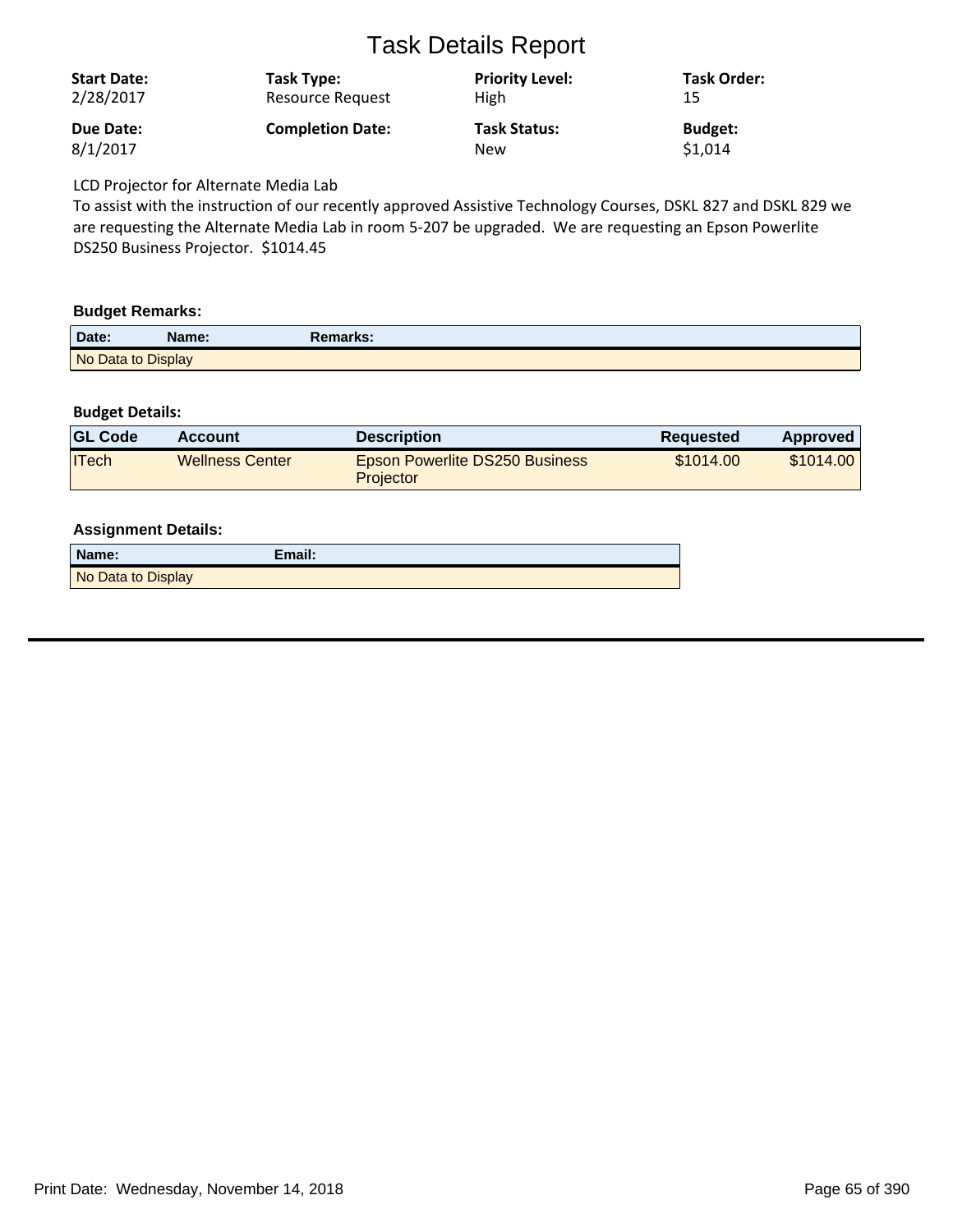| <b>Start Date:</b> | Task Type:              | <b>Priority Level:</b> | <b>Task Order:</b> |
|--------------------|-------------------------|------------------------|--------------------|
| 2/28/2017          | Resource Request        | <b>High</b>            | 16                 |
| Due Date:          | <b>Completion Date:</b> | <b>Task Status:</b>    | <b>Budget:</b>     |
| 8/1/2017           |                         | <b>New</b>             | S579               |

New Printer/Scanner/Copier/Fax for the Wellness Center Front Office

In recent years the printer/copier/scanner/fax located in the Wellness Center front office area has not been operating effectively. We have had to call in tech support multiple times. If we could replace this unit it would be a benefit to all three programs in the Wellness Center. HP Color LaserJet Pro MFP M477fdn \$579.99

## **Budget Remarks:**

| Date:              | Name: | Remarks: |  |
|--------------------|-------|----------|--|
| No Data to Display |       |          |  |

## **Budget Details:**

| <b>GL Code</b> | <b>Account</b>         | Description                                 | Requested | Approved |
|----------------|------------------------|---------------------------------------------|-----------|----------|
| <b>ITech</b>   | <b>Wellness Center</b> | <b>HP Color LaserJet Pro MFP</b><br>M477fdn | \$579.00  | \$0.00   |

| Name:              | Email: |
|--------------------|--------|
| No Data to Display |        |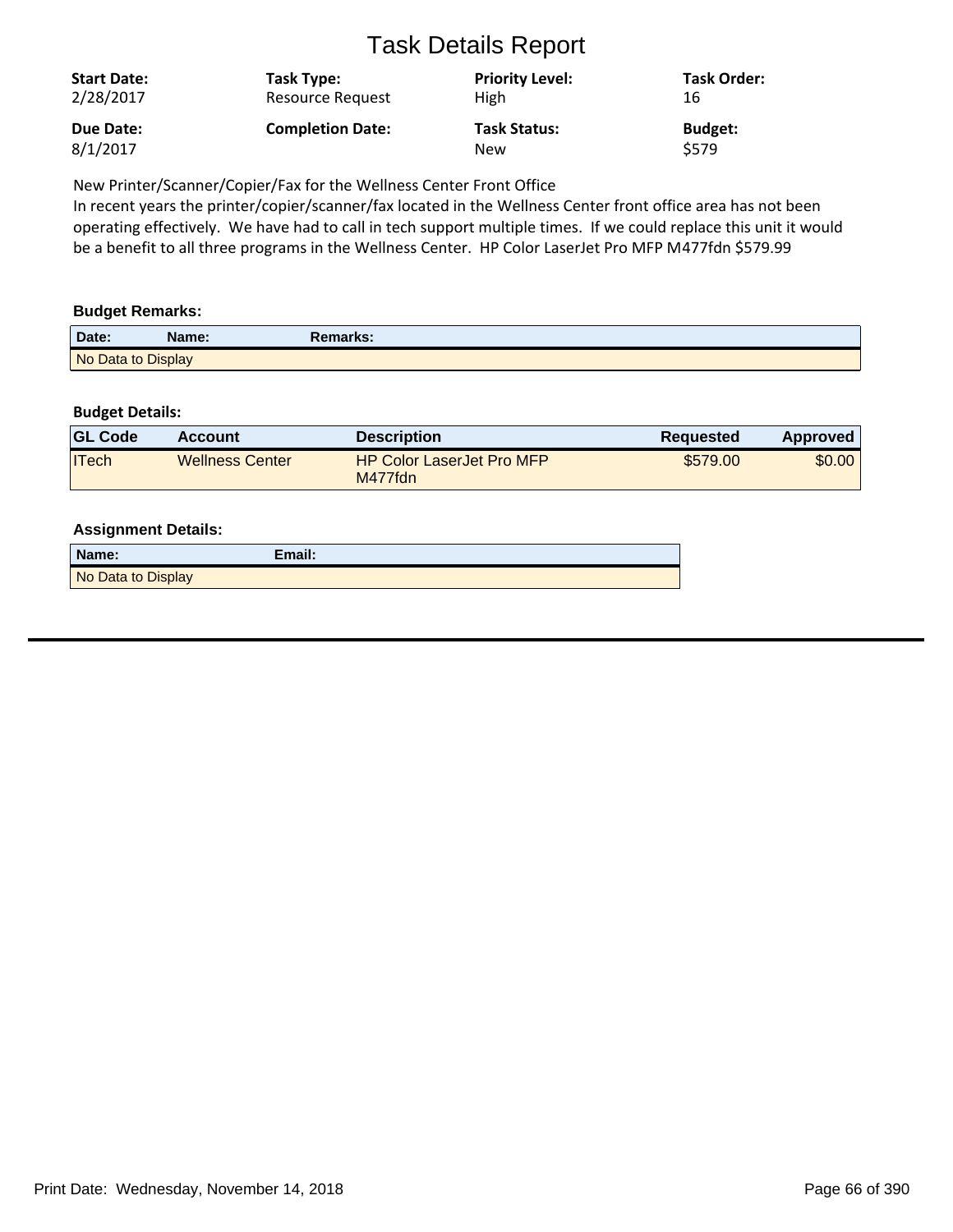| <b>Start Date:</b> | Task Type:              | <b>Priority Level:</b> | Task Order:    |
|--------------------|-------------------------|------------------------|----------------|
| 2/28/2017          | <b>Resource Request</b> | <b>Medium</b>          | 17             |
| Due Date:          | <b>Completion Date:</b> | <b>Task Status:</b>    | <b>Budget:</b> |
| 8/1/2017           |                         | New                    | \$1            |

Update the Front Exterior of the Wellness Center

In the last year we installed store bought privacy guards to protect the confidentiality of students in the Wellness Center and we also had our marketing department design and print a poster to reflect the updated branding of The Wellness Center. We would like to request a more permanent and professional looking upgrade to the front exterior of our center to create a more welcoming and inviting atmosphere for the students we serve.

#### **Budget Remarks:**

| Date:              | Name: | Remarks: |
|--------------------|-------|----------|
| No Data to Display |       |          |

## **Budget Details:**

| <b>GL Code</b> | Account                | Description                        | <b>Requested</b> | Approved |
|----------------|------------------------|------------------------------------|------------------|----------|
| Facili         | <b>Wellness Center</b> | Update exterior of Wellness Center | \$1.00           | \$0.00   |

| Name:              | Email: |
|--------------------|--------|
| No Data to Display |        |